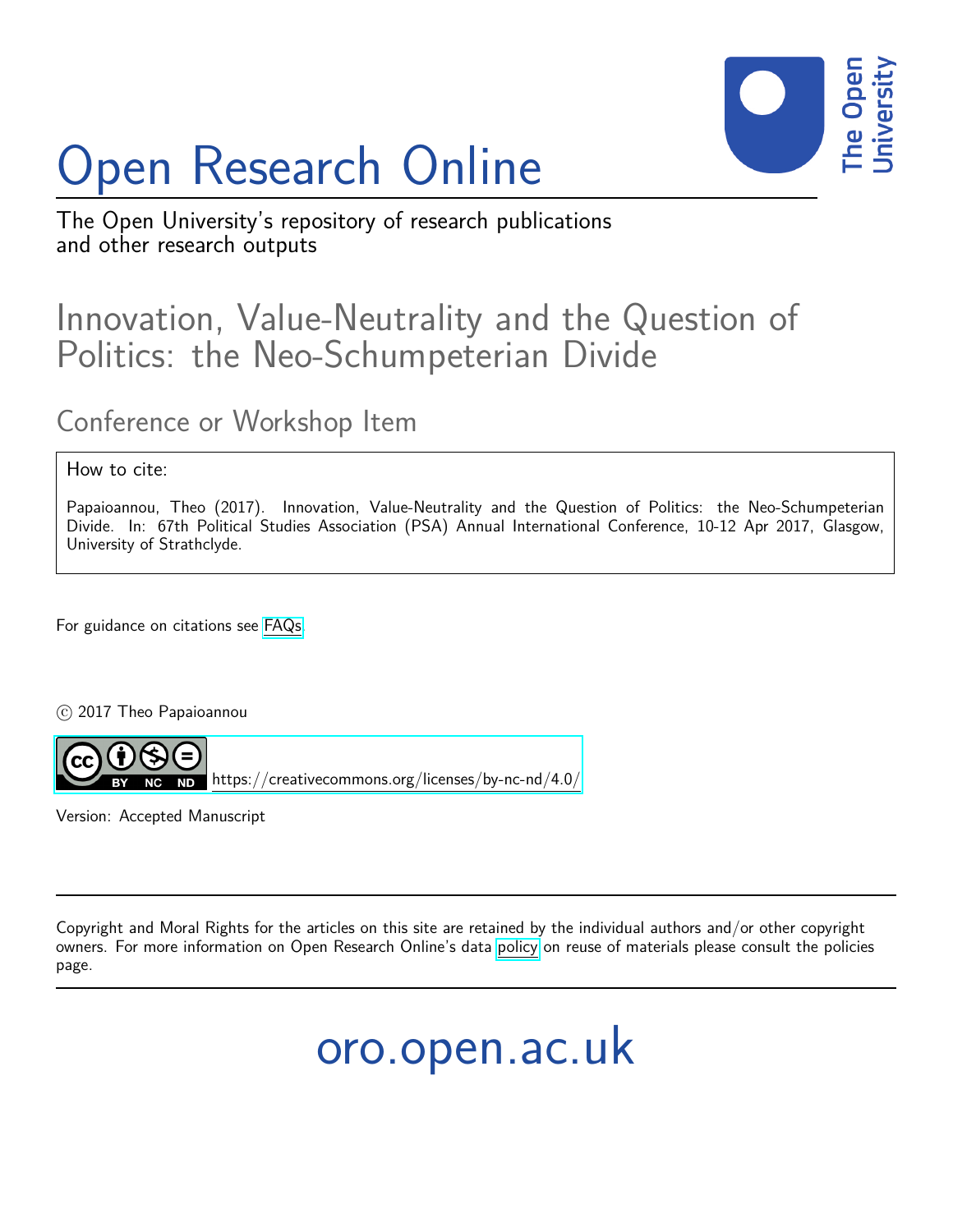### **Innovation, Value-Neutrality and the Question of Politics: the Neo-Schumpeterian Divide**

Theo Papaioannou

*Development Policy and Practice, The Open University, Chambers Building Walton Hall, Milton Keynes, MK7 6AA, UK*

Email: [Theo.Papaioannou@open.ac.uk](mailto:Theo.Papaioannou@open.ac.uk)

**Abstract:** Since the reconstruction of Joseph Schumpeter's view of innovation as a key factor of capitalist economic development and the neo-Schumpeterian formation of national innovation systems theory in the early 1990s, there has been an attempt to approach the emergence of new technological products and processes in institutional terms. However, much of this neo-institutionalism has positioned innovation as if it was a valueneutral process of supply and demand, taking place in a free market and having nothing to do with politics and the state. I argue that such value neutrality is defended by some neo-Schumpeterian thinkers who take a sociobiological path to explaining innovation and technical change. By contrast, some other neo-Schumpeterian thinkers appear to acknowledge that capitalism itself is not a smooth and neutral process of socio-biological evolution but rather an uneven, value-bound and dynamic process of technological change. These thinkers take a historical path to explaining innovation and therefore are more consistent with Schumpeter's theory of economic development. This divide within the neo-Schumpeterian school of thought deserves further critical analysis.

#### **1. Introduction**

Since the reconstruction of Joseph Schumpeter's view of innovation as a key factor of capitalist economic development and the neo-Schumpeterian formation of national innovation systems (NIS) theory in the early 1990s (Lundvall, 1992; Nelson, 1990, 1992, 1993; Freeman, 1995; Freeman and Soete, 1997; Edquist and Johnson, 1997; Edquist, 1997), there has been an attempt to approach the emergence of new technological products and processes in institutional terms. However, much of this neo-institutionalism has positioned innovation as if it was a value-neutral process of supply and demand, taking place in a free market and having nothing to do with politics and the state.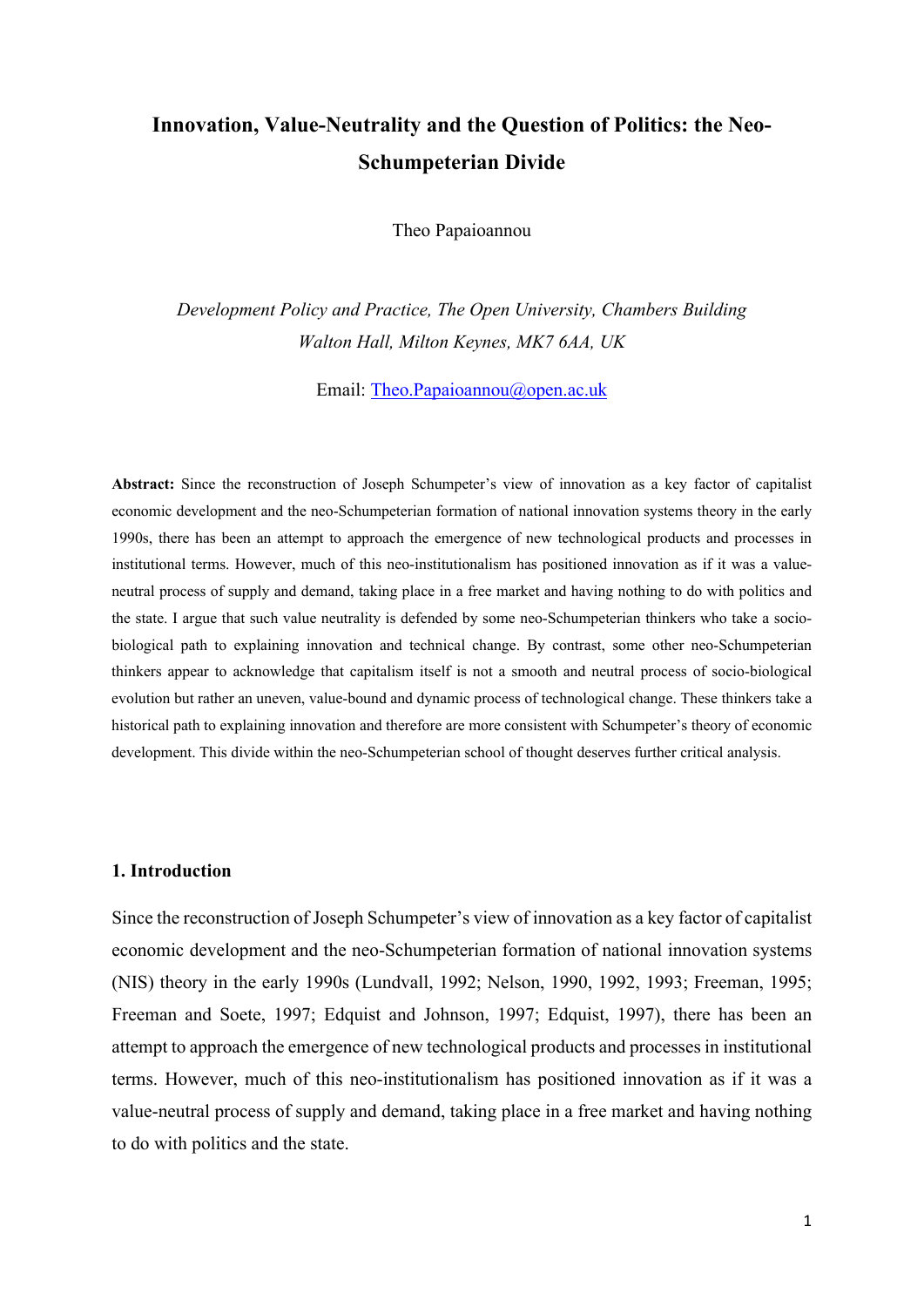In this paper, I argue that such value neutrality is defended only by some neo-Schumpeterian thinkers who take a socio-biological path to explaining innovation and technical change. I regard these thinkers as neo-Darwinians who are not necessarily consistent with Schumpeter's writings. Other neo-Schumpeterian thinkers do appear to acknowledge that capitalism itself is not a smooth and neutral process of socio-biological evolution but rather an uneven, valuebound and dynamic process of technological change. These thinkers take a historical path to explaining innovation and therefore are more consistent with Schumpeter's theory of economic development. This intellectual divide within the neo-Schumpeterian school of thought deserves further critical analysis. Can the theory of innovation be value neutral? Can the social and political context of innovation be ignored? Which neo-Schumpeterian camp is likely to influence innovation policy and practice?

The remainder of this paper is structured as follows. Section 2 reveals the intellectual divide within the neo-Schumpeterian approach to innovation as regards value-neutrality. Section 3 addresses the question of politics, analysing innovation as a social process that is driven by both value and power conflicts. Section 4 redefines innovation in terms of history and context. In doing so, it exposes the myth of universal social and political values. Section 5 concludes the paper by summarising the argument of innovation as a social and political process.

#### **2. The Divide within the Neo-Schumpetarian Approach to Innovation: Value Neutrality**

Generally speaking, the neo-Schumpeterian approach to innovation is characterised by two elements. The first is the systemic element, namely that innovation is an interactive process involving many different institutional actors. These actors tend to form a system of relations that can be *national* (Freeman, 1982, 1987, 1988; Lundvall, 1985, 1988), *regional* (Asheim, 1996; Asheim and Coenen, 2005; Cooke, 2006, 2007a, 2007b; Cooke et al, 1997; Braczyk et al, 1998), and/or *sectoral* (Malerba, 2002, 2004), facilitating learning and production of new technology goods and services. The second element of the neo-Schumpeterian approach to innovation is the evolutionary element, namely that economic and technological change happen in an evolutionary way through a mechanism of variation, selection and retention. Nelson and Winter (1982) introduced these core Darwinian principles to evolutionary economics of innovation and technical change in order to explain the dynamism of such processes within modern capitalism.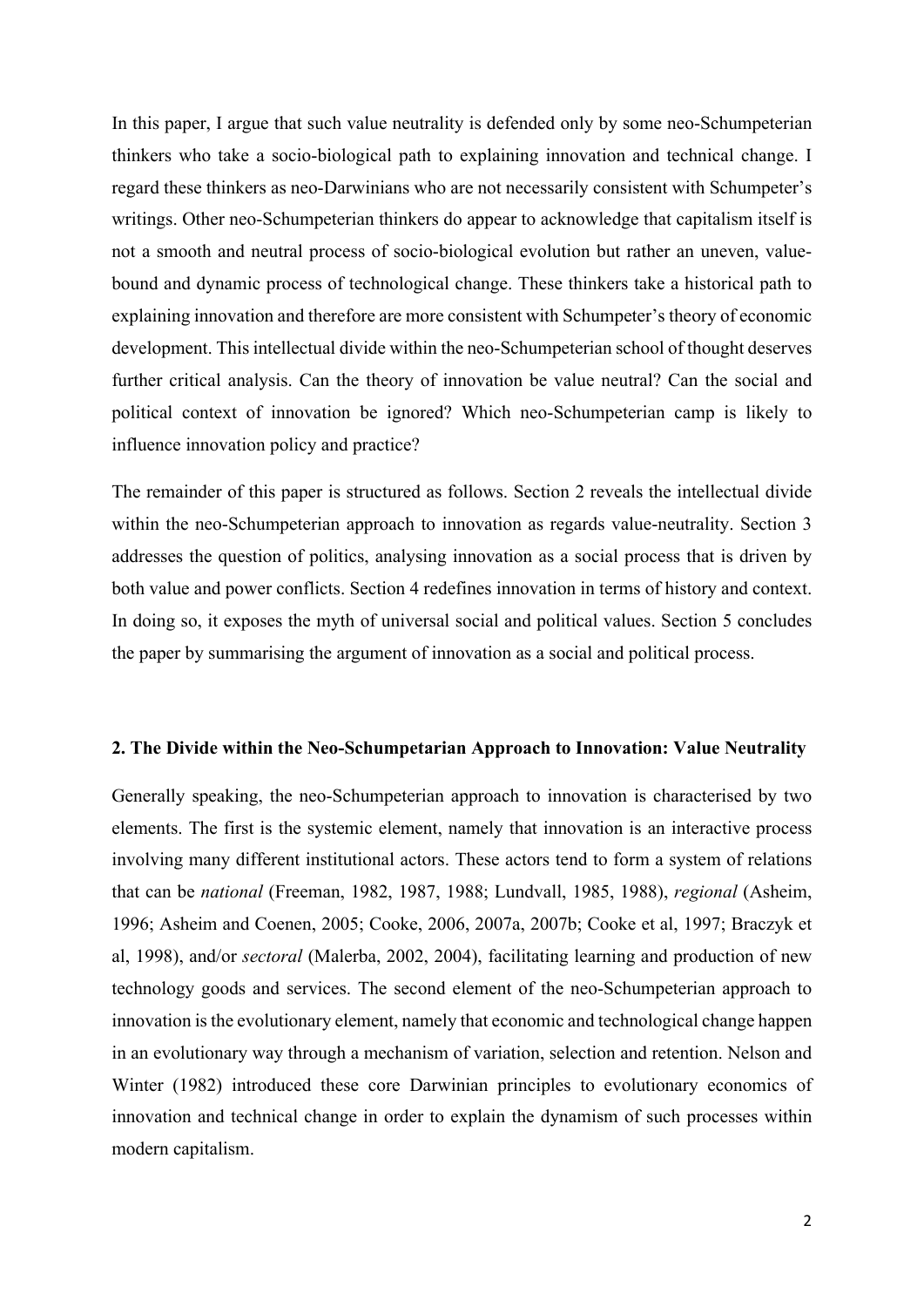As has been argued elsewhere (Watkins et al, 2015) both the systemic and the evolutionary elements of neo-Schumpeterian approach constitute a response to the static neo-classical model of economic growth. Drawing on the work of Nelson and Winter (1982), evolutionary economists such as Freeman (1982, 1987), Freeman and Soete (1997), Lundvall (1985, 1988), Dosi (1982), Dosi and Nelson (1994) and many others persuasively argued that neo-classical growth models are inadequate as they tend to ignore the role of innovation in technological change and particularly in economies which are driven by strong science and technology to become competitive global forces. For these economists, technological change and innovation are central to economic growth. Thus, as Freeman and Soete (1997) have explained, since the industrial revolution of the 1780s, successive waves of technical change and institutional transformations have introduced innovations from textiles and railways to microelectronics and information and communication technologies (ICTs) which have radically improved the lives of people across the world.

However, it might be suggested that neither for Schumpeter nor for Freeman let alone Lundvall the evolutionary process of innovation is consistently socio-biological. Schumpeter, following Marx, on the one hand argues that capitalism can never be stationary, and on the other insists that economic evolution is not merely a systemic adaptation to changes in external data but rather it occurs discontinuously and far from smoothly (Schumpeter, 1983). In his *The Theory of Economic Development*, Schumpeter (ibid: 57-58) criticises the continuous enquiry for identifying the 'meaning of history' as metaphysical and argues against conceptions of uniform social development which draw on uncritical analogies with Darwin's theory of evolution. As he says:

Closely connected with metaphysical preconception – more precisely with the ideas which grow out of metaphysical roots and become preconceptions if, neglecting unbridgeable gulfs, we make them do the work of empirical science – even if not itself such a metaphysical preconception, is every search for meaning of history. The same is true of the postulate that a nation, civilisation, or even the whole of mankind, must show some kind of uniform unilineal development, as even such a matter-if-fact mind as Rocher assumed and as the innumerable philosophers and theorists of history in the long brilliant line from Vico to Lamprecht took and still take for granted. Here too, belong all kinds of evolutionary thought that centre in Darwin – at least if this means no more than reasoning by analogy – and also psychological prejudice … But the evolutionary idea is now discredited in our field, especially with historians and ethnologists, for still another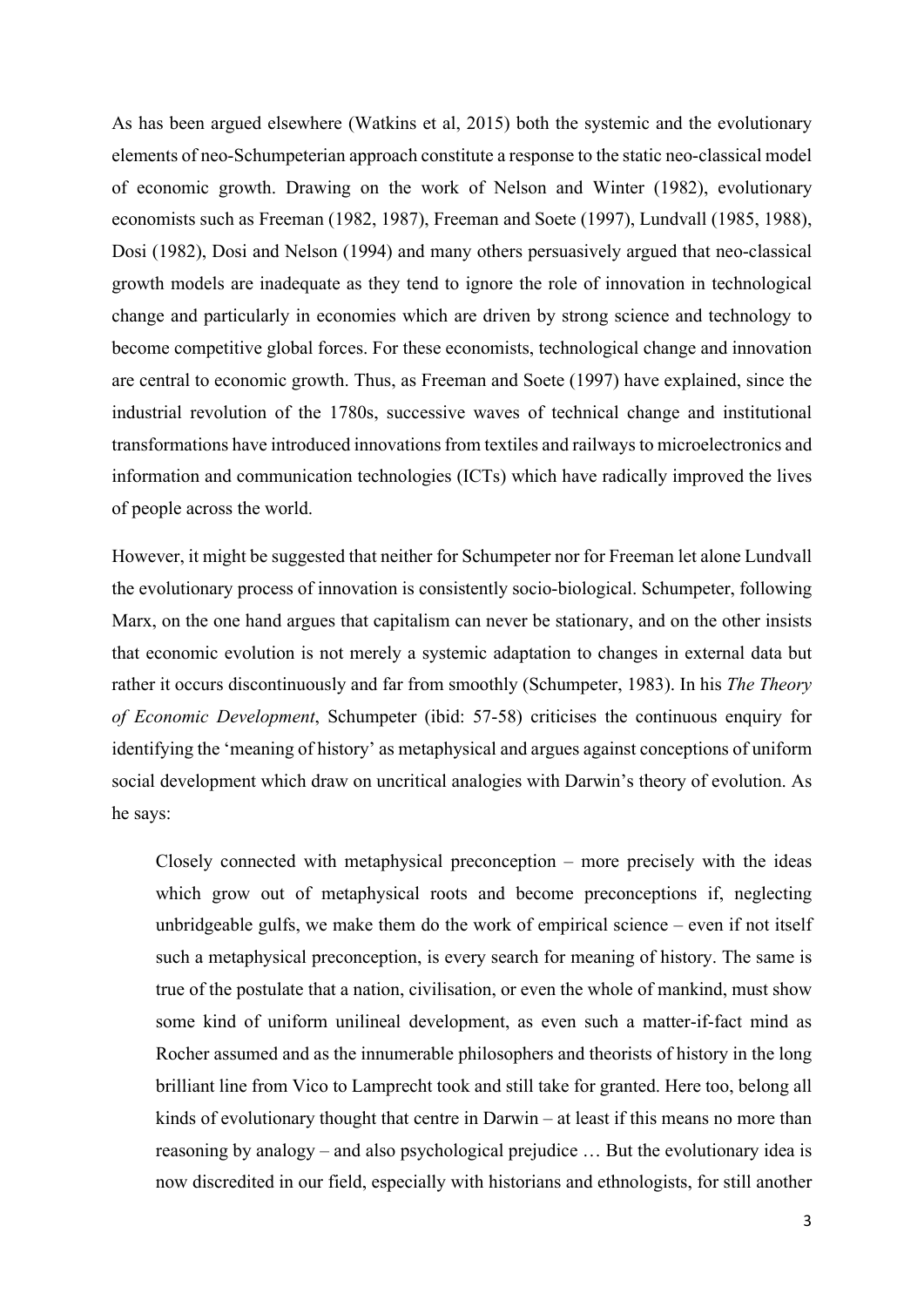reason. To the reproach of unscientific and extra-scientific mysticism that now surrounds the "evolutionary" ideas, is added that of dilettantism. With all the hasty generalisations in which the word "evolution" plays a part, many of us lost patience.

Schumpeter's criticism clearly indicates that he is sceptical of the biological tradition as a force of explanation of evolutionary economic phenomena. For him the structure of the problems is not the same in economics and in biology. In his *Business Cycles*, Schumpeter (1939: 102) argues that in fact '…evolution is lopsided, discontinuous, disharmonious by nature … studied with violent outbursts and catastrophes ... more like a series of explosions than a gentle, though incessant, transformation'. In this sense, biological metaphors are not applicable to explaining innovation and therefore remain irrelevant.

Like Schumpeter, Freeman and Lundvall appear to exclude the biological analogy from their evolutionary approach to innovation and technical change. Instead, they deliberately choose a historical method of approach that is designed to illustrate the broad, interactive, relational but also conflictual and discontinuous elements of the system of production, diffusion and use of knowledge and innovation. Geels and Schot (2016) and earlier than them Andersen (2009) and Hodgson (1993) accept that the Schumpeterians in the socio-biological tradition of evolution focus narrowly on firms, knowledge, innovation and market selection whereas Freeman keeps '…the broad agenda alive …' (Geels and Schot, 2016: 11) and insists on the need to reintegrate economic theory with other social sciences, including politics, and on the importance of institutional change in innovation. These elements indicate the importance of values (e.g. freedom, equality, justice, etc.), interests (e.g. material interests) and power relations (e.g. control over) within modern innovation systems. Freeman and Lundvall's methodological framework is holistic and goes beyond the micro-evolutionary analysis of innovative firm behaviour. According to Freeman and Soete (1997: 17) 'In order to make useful generalisations about R&D in relation to firm behaviour it is essential to place growth of this phenomenon firmly in a historical context and also in the context of specific industrial sectors'. The macroevolutionary process of history as such is different from the micro-evolutionary process of biology. Whilst the latter involves a mechanism of natural selection of genotypic and phenotypic characters that takes place in the back of social agents, the former involves a continuous conflict of values and material interests and power that takes place in the front of social agents.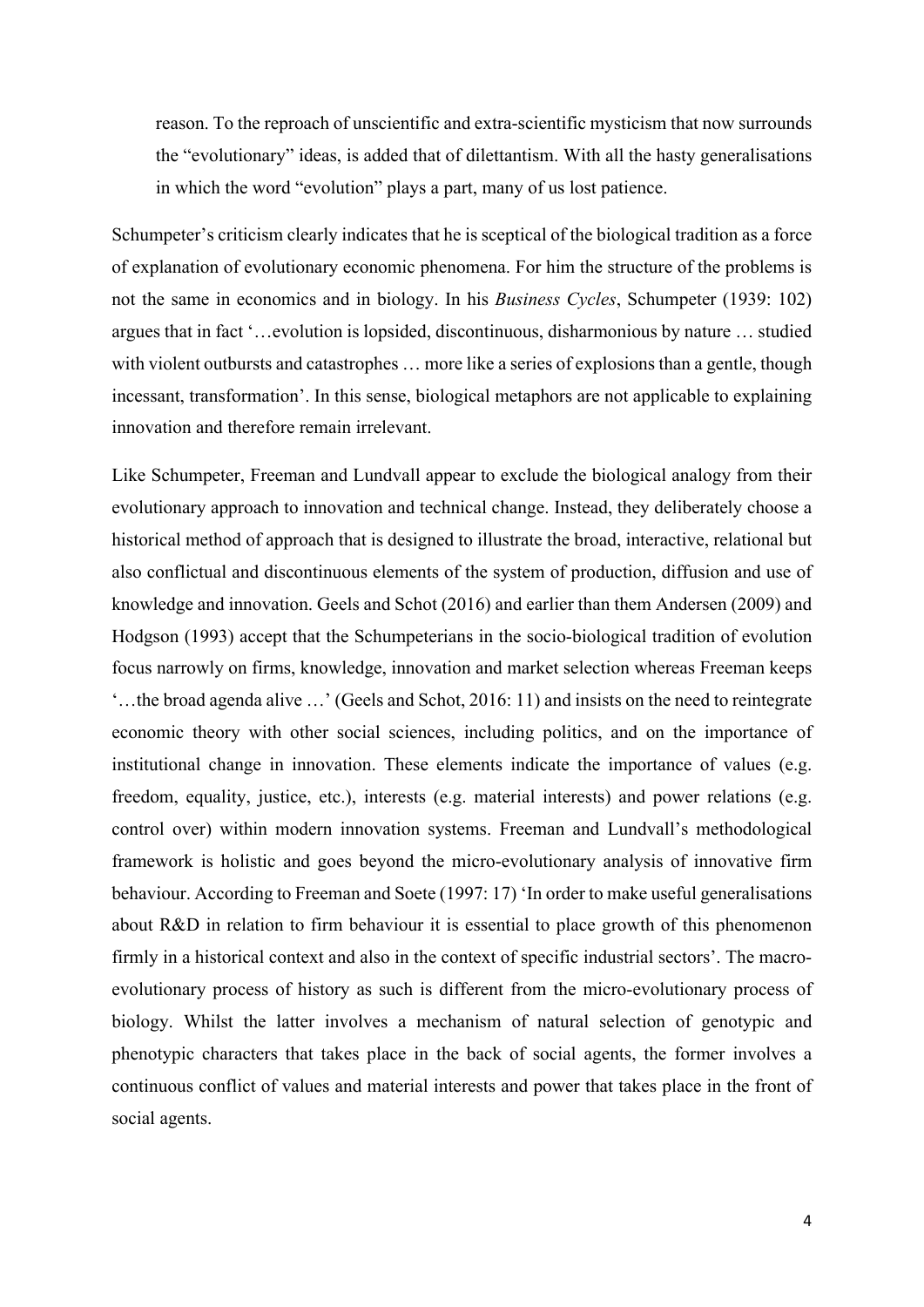The cognitive aspects of agents' decision making and the dynamic of their systemic interactions have been appreciated by both Freeman and Lundvall the same way as Schumpeter and Marx have appreciated the importance of (theoretical and practical) reason in human action. Indeed, as Hodgson (1993, 2002, 2003) has repeatedly argued, the principle precursors of sociobiological approach to economics are in fact Thorstein Veblen and Friedrich von Hayek who '…applied the Darwinian principles of variety, selection and retention to economic phenomena. Despite evolutionary credentials that are genuine in some broad sense, the same cannot be said for others, including Karl Marx and Joseph Schumpeter. They did not apply the key Darwinian principles to their economics'. Clearly, Hodgson's view of Schumpeter is not shared by economists such as Saviotti and Metcalfe (1991) who discussed the status and prospects of evolutionary theories of economic and technological change, insisting that Schumpeter's approach to innovation contains several elements embedded in modern sociobiological theories of evolution, including that of Nelson and Winter (1982). The same holds for a younger generation of evolutionary theorists such as Geels (2014) who seem to use biological metaphors to explain the domination of certain technologies and innovative designs in the market but also the domination of cognitive frames or paradigms of analysis. For them, the same way, more or less, as organisms develop variations in order to adapt to environmental conditions and get naturally selected for survival, firms seek to differentiate themselves through product and process innovations which enable them to adapt to economic conditions and get selected within the market. According to Saviotti and Metcalfe (1991: 1):

In biology organisms can reproduce (generally sexually) and pass on their genetic make up to their offspring. The meaning of reproduction is much looser in economics but relates to the maintenance of productive competence over time, and integral to this is the generation and storing of information. Organisations and technologies tend to show some continuity in the course of time, although the pace of change can be much faster and more discontinuous than in biological evolution.

Although discontinuity is clearly recognised by these evolutionary economists as an important element of technological change, their main emphasis remains on the relatively smooth process of occurrence of various rule-guided behaviours which become routines within firms. As Nelson and Winter (1982: 97) stress, routines: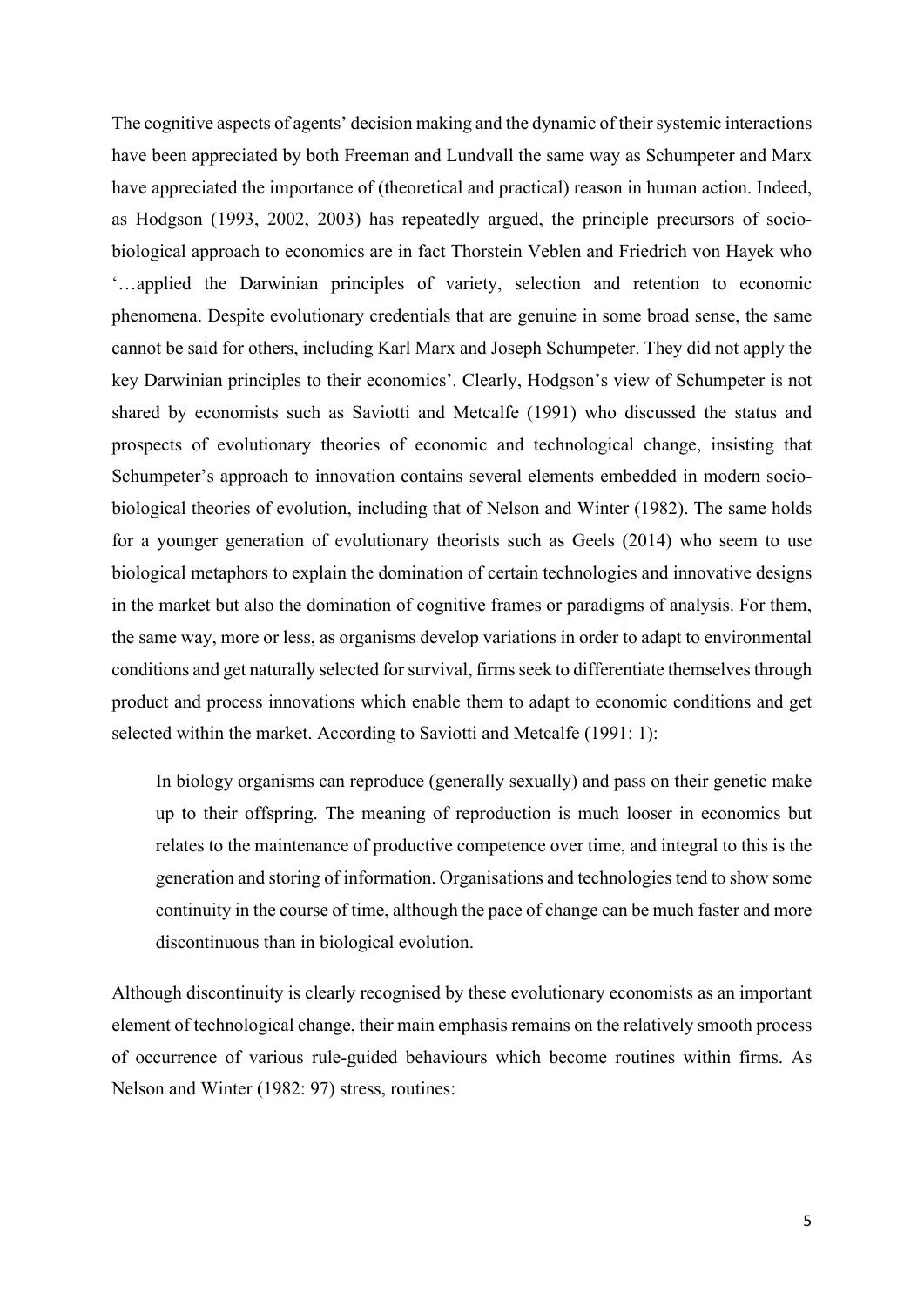…may refer to a repetitive pattern of activity in an entire organisation, to an individual skill, or, as an adjective, to the smooth uneventful effectiveness of such an organisation or individual performance.

More importantly, they claim, routines are analogous to genes. This implies that vital information for organisational survival are stored in routines. Evolution then depends on whether such information enables better adaptation to market conditions and competitive environments. Dosi (1982, 1988) and other followers of the socio-biological approach to innovation and technical change at the firm level have built on the notion of 'routines as genes' to introduce the concept of 'technological paradigm' that in the words of Dosi and Nelson (1994: 161):

…attempts to capture both the nature of the technological change upon which innovative activities draw and the organisational procedures for the search and exploitation of the innovations.

This concept justifies modelling of technological change in terms of two determinants: first the 'firms' with their routines which embody knowledge and information for survival; second, the profitability of a new technology that determines its 'fitness'. Both determinants explain innovation processes at micro level, failing to account for the complex and contradictory system of social and political relations at macro level. The 'dialectics' of the latter has been clearly captured through the notion of innovation systems introduced by more consistent neo-Schumpeterian thinkers such as Freeman and Soete (1997), Lundvall (1992) and Edquist (1997). These thinkers stressed that not only the market mechanism and firms (micro level) but also the state and politics (macro level) play key roles in innovation systems. As Freeman and Soete (1997: 14) put it:

The market mechanism can be useful technique for allocating resources in certain rather specific circumstances, but it has its limitations, so that the definition and implementation of social priorities for science and technology cannot be left simply to the free play of market forces ... The political system is inevitably involved...

It might be argued that neither the political system nor the state can be seriously understood as important determinants of innovation by neo-Darwinians and their approach to evolution and technological change. The reason is pretty simple: neo-Darwinian economists of innovation tend to think of evolution as a process of value-neutrality whereas more consistent neo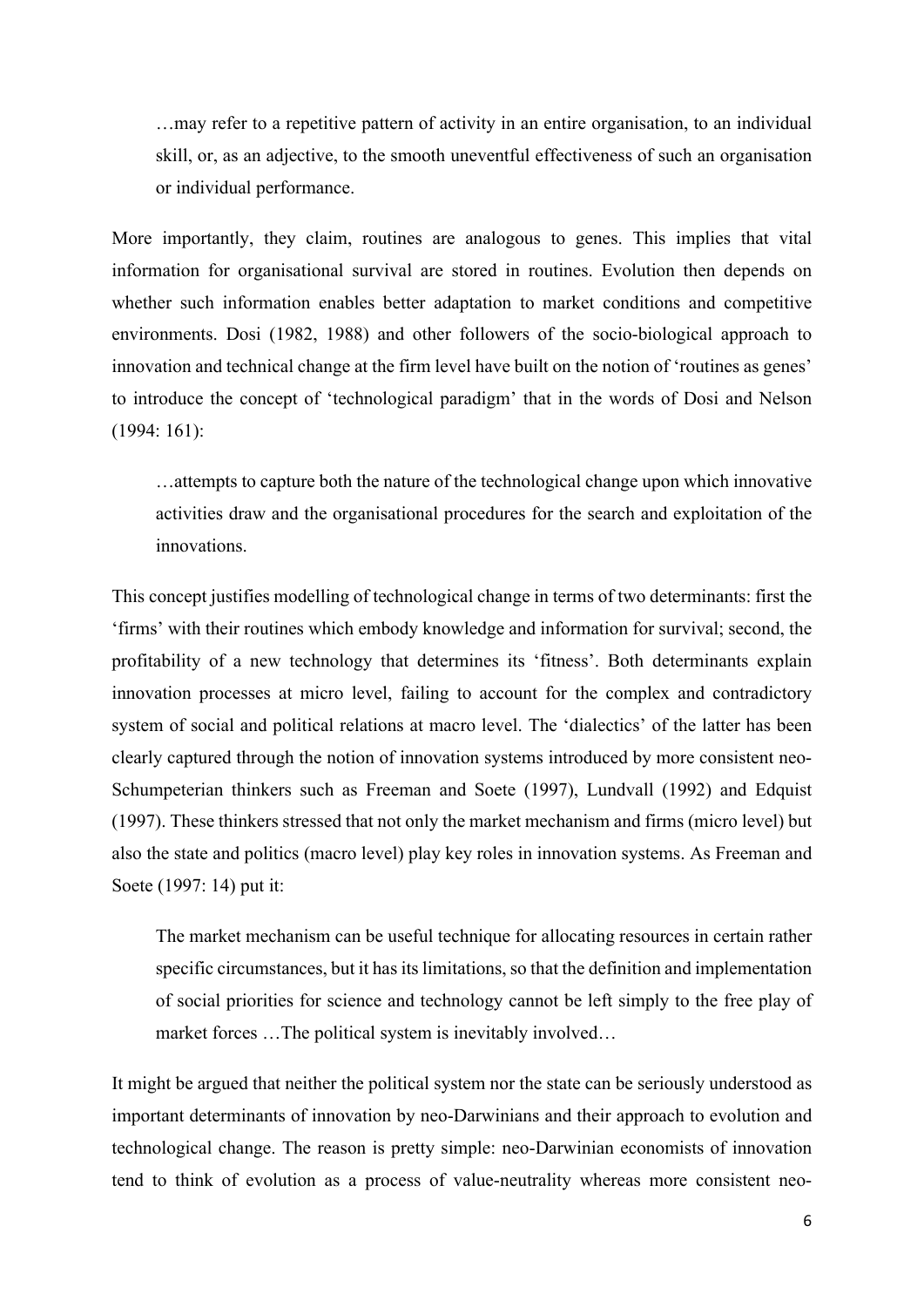Schumpeterian thinkers understand evolution as a process that involves value judgements, including moral and political judgements about the normative direction of science and technology and innovation. The value-neutral position of neo-Darwinian thinkers can be realised when one revisits the early writings of Nelson and Winter (1982), Savioti and Metcalfe (1991), Dosi (2013) and more recently Geels (2014) and others. These authors seem to rule out or at least underplay the vital importance of moral and political judgements in human action and social evolution. For them what matters seem to be the mechanisms of coordination and adaptation and selection as if the market as such was a socio-biological organism and not a historically developed institution founded upon the liberal state that protects exploitative relations of individual property rights and guarantees capitalist forms of economic exchange based on supply and demand.

However, as Commons (1924) and later Penrose (1952) have pointed out, institutional evolution involves 'artificial' selection. This implies that human (individual and collective) action is international, guided not only by economic values and material interests but also by moral and political values. There is no such thing as pure calculative behaviour. Thus, it is clear that neither markets nor innovation systems evolve spontaneously as value-free or neutral mechanisms. Rather they are embedded in value-bound social, political and cultural relations. These relations are characterised by antinomies. This means that their evolution is driven by both value and power conflicts. Such conflicts are apparent in state planning where decisions about investment in new technologies take place. Against the myth of selection in markets and institutional environments, Block and Keller (2011) clearly show the expended role of government and the state planning in both funding of and engaging with big innovation projects.

#### **3. The Question of Politics: Value and Power Conflicts in Innovation**

If it is true that innovation is not a value-neutral process of socio-biological evolution, then it must be also true that it cannot be abstracted from politics. The latter is also a process of change that involves intentional human action and historical development of complex institutions such as the state. Social and political theorists from Hobbes (1968) and Weber (1978) to Poulantzas (1978) and Jessop (1990) have defined the modern state in different ways. However, all of them, tend to agree the state is a distinct set of institutions with dedicated administrative staff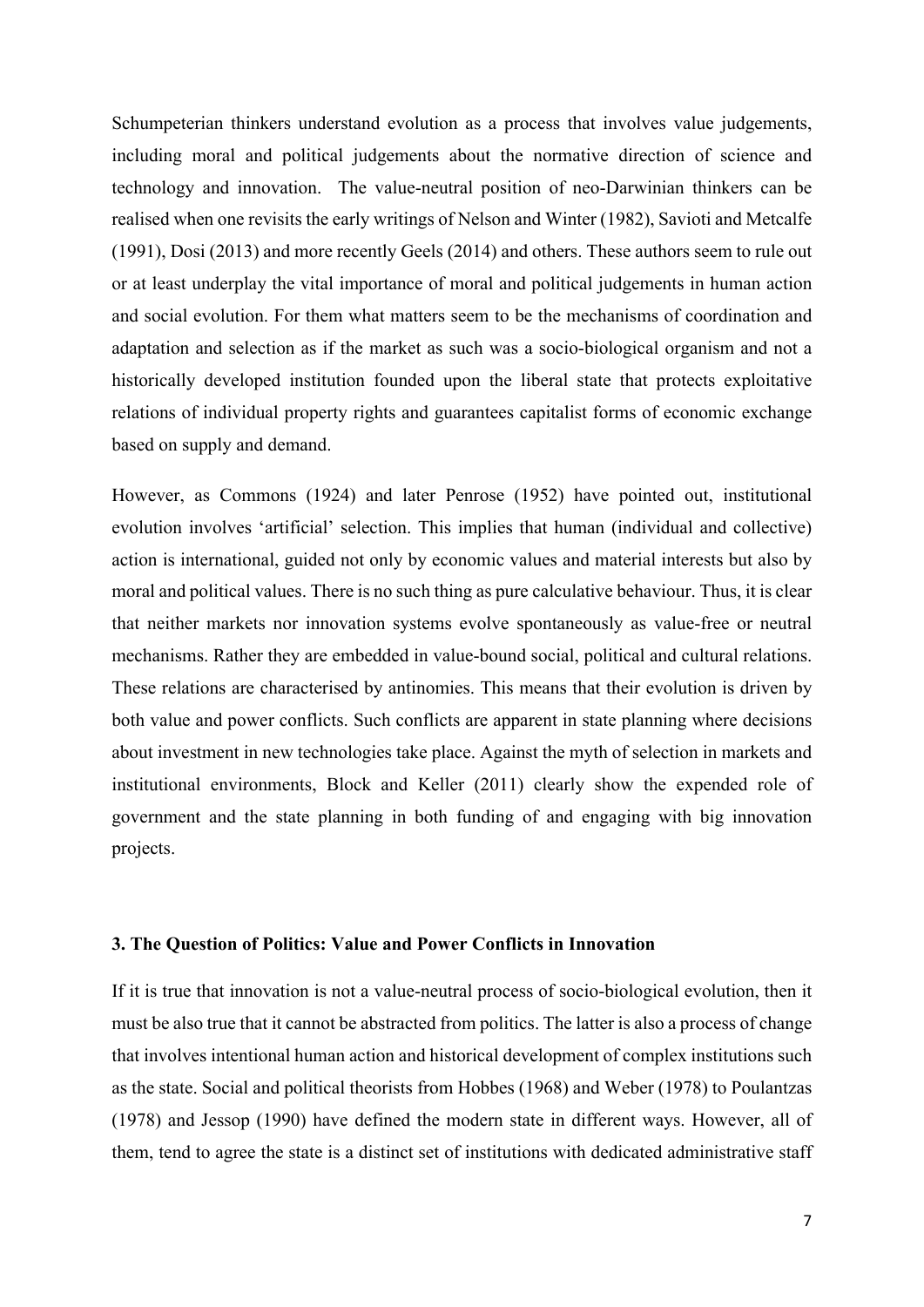that has legitimate monopoly of authoritative and rule-making power within a bounded territory (Hay and Lister, 2006).

Although the concept of politics as an activity whereby individuals and groups change or maintain ways of social reproduction (Papaioannou, 2012) and the notion of state as an institutional ensemble that evolves over time (Hay and Lister, 2006) have been central in political studies for the understanding of social evolution, they have been side-lined or even abandoned in the mainstream innovation studies. As Steinmueller (2013: 161) recently confesses:

Our field [innovation studies] has an uneasy relationship with …politics. No doubt this is partially the consequence of the fact that so many of us are economists, a tribe that paradoxically dominates public administration while at the same time harbouring severe doubts about public purposes. This is reflected in our programmes of research and training – we rarely engage with scholars of law, public administration, social policy, or education, and even less with political theory, ethics or philosophy.

The abandonment of politics in the mainstream (value-neutral) studies of technological innovation has sent out the wrong message that '…government is the problem, not the solution' (Block 2011: 1) and that the markets are self-regulating mechanisms of socio-biological evolution that can solve problems of technological innovation without external (value-bound) political interventions. This message has been received and uncritically endorsed by current conservative and neo-liberal governments. For example, in his *Eight Great Technologies* report, Rt Hon David Willets MP, former Minister for Universities and Science in the UK, argues:

After the failure of the economic interventionism of the 1970s and the triumph of the liberal revolution in economic policy of the 1980s, we are wary of government picking winners. In so far as government can raise growth, we tend to focus on measures that apply across the economy as a whole – such as deregulation or lower corporate taxes or ease of setting up a business (Willets, 2013: 53).

Willets's argument clearly defends neutrality. Therefore it is in line with the neo-liberal approach to economics and politics (Hayek, 1960; Nozick, 1974; Friedman, 1962) but not with the consistent neo-Schumpeterian theory of innovation and technical change (Freeman and Soete, 1997; Perez, 2002). The latter maintains that politics and the state have not (and should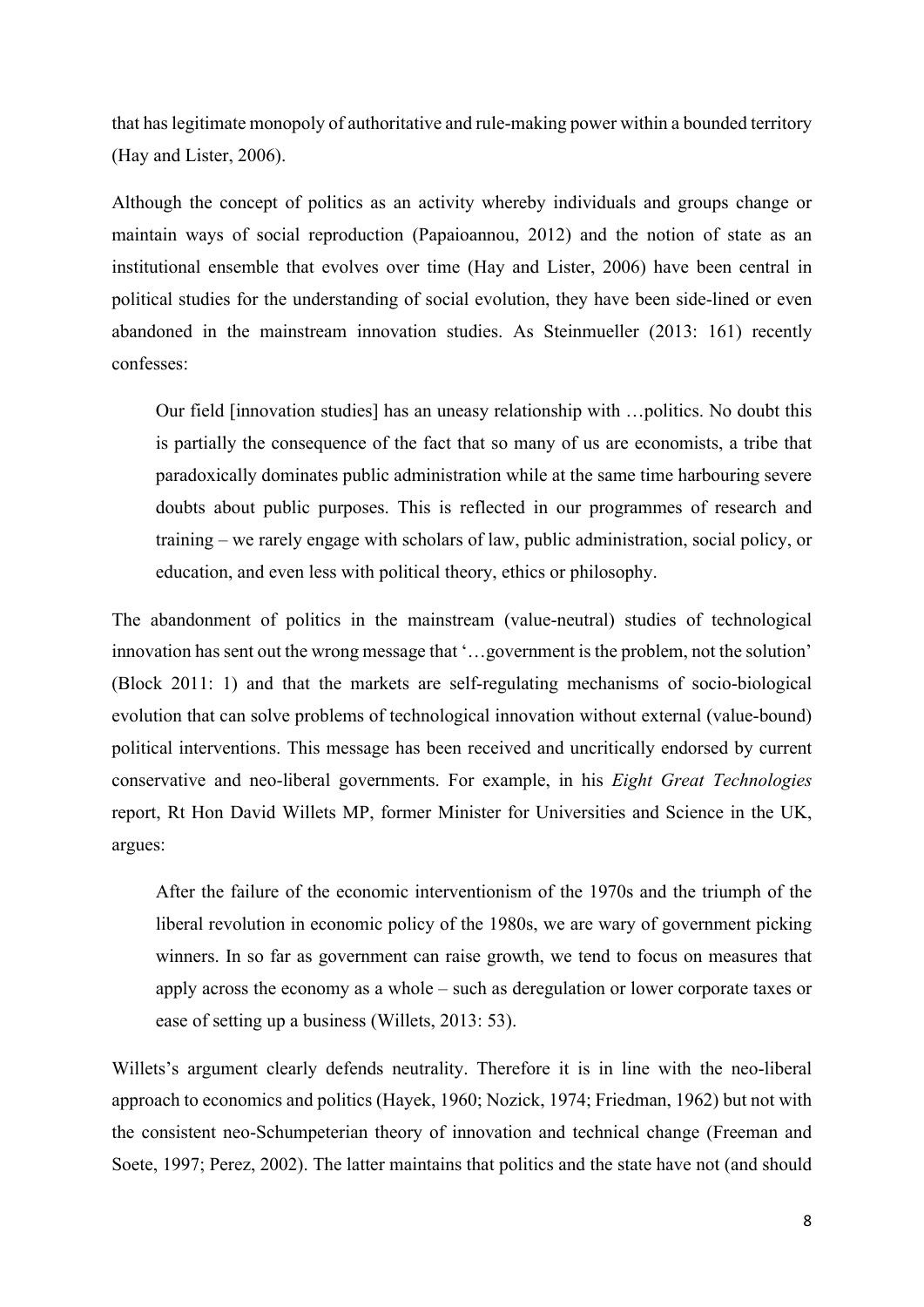not) been neutral to innovation. Rather they have been playing key roles in technological evolution, especially since the First World War. According to Freeman and Soete (1997: 375):

The First World War stimulated the growth of government support for scientific research and development in many countries, as for example, in the establishment of the Department for Scientific and Industrial Research (DSIR) in Britain in 1915 …This continued as an agency in support of civil science down to 1960s, controlling a variety of government laboratories and funding university research. Similar developments occurred in many countries but it was the Second World War and the Cold War which led to the greatest surge of government funding of R&D. This took the form of massive support for huge projects, of which the most famous was the 'Manhattan Project' to design and develop nuclear weapons. It was followed by the establishment in many countries of large institutions for R&D in the military and civil applications of nuclear energy.

Given the value-bound and political nature of all these historical developments, it is clear that technological innovation has been not just a scientific and/or technical process of introducing new products and processes but also a political process of value and power conflicts. Public funding for basic research in areas such as nuclear power, genomics, biotechnology, information and communication technologies (ICTs), etc., has been highly contested in terms of political and moral justifications. Thus, none of these technologies came about as an unintended outcome of human action. Take for example the biotechnology phenomenon:

Where most previous accounts assume that the biotechnology revolution was spontaneously generated by the confluence of scientific discovery and profit-seeking incentives …[in fact]…political structures and federal policy have played an equally critically but as yet insufficiently acknowledged role (Vallas et al, 2011: 57).

Most previous accounts, apparently influenced by liberal and neo-liberal thinkers, including Hayek and Friedman, have argued for a market fundamentalism in science and technology. Their arguments have been implicitly founded upon principles of negative freedom (i.e. freedom from) and equality before the law (Berlin, 1969; Papaioannou, 2012). For them, public funding for specific research and innovation projects ought to be withdrawn because the liberal state as such ought to remain neutral towards particular conceptions of the technological good, therefore also the economic and social goods. By contrast, consistent neo-Schumpeterian thinkers, including Freeman and Perez, have argued for state intervention explicitly founded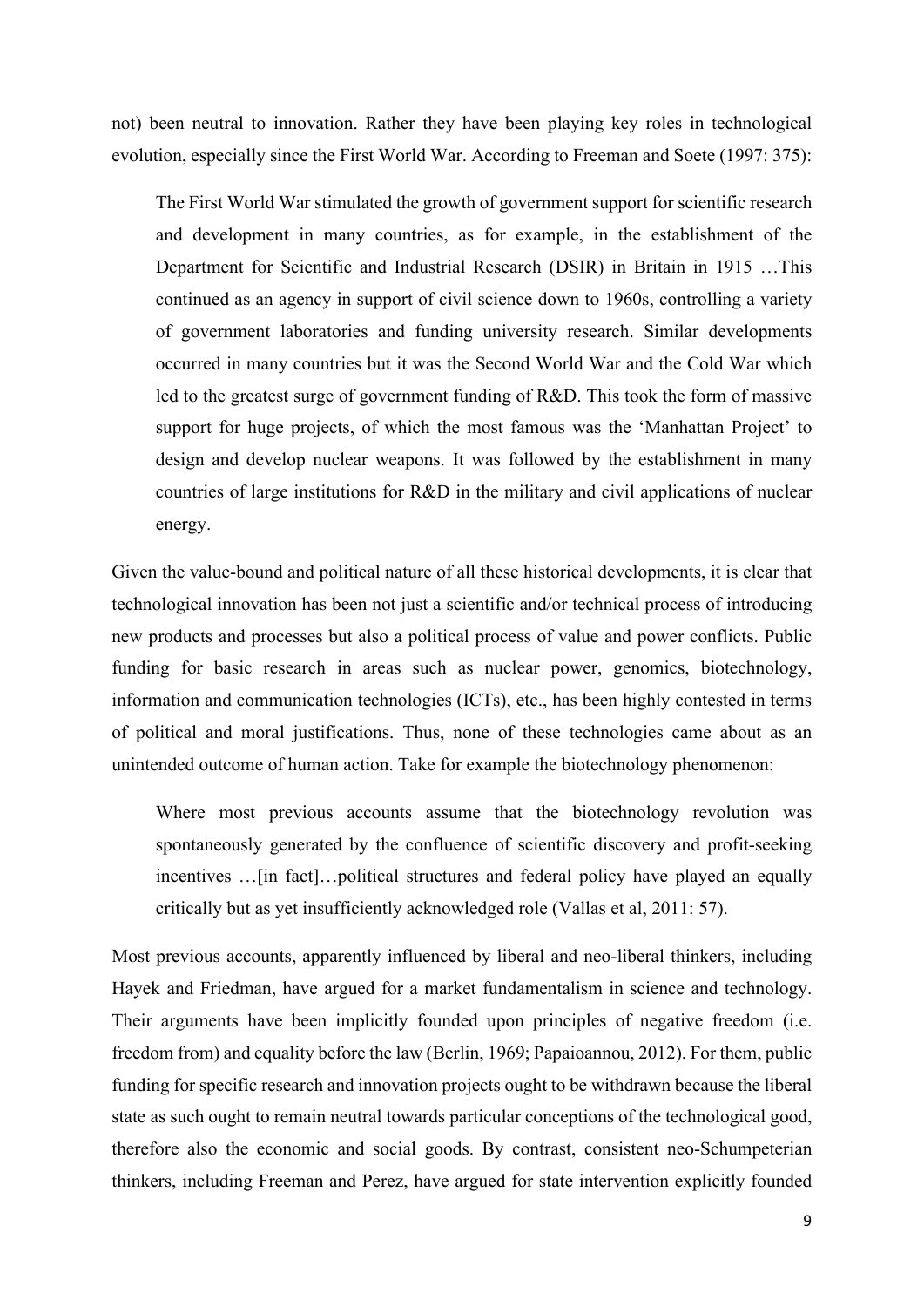upon principles of positive freedom (i.e. freedom to) and substantive equality. In their view, cessation of public support to scientific research and innovation would have disastrous longterm consequences for both economic growth and social welfare in most countries because it is highly unlikely that free markets would compensate for the collapse of the state funding.

It might be suggested, that only very recently innovation studies has begun a conceptual and empirical return journey to Freeman and Perez's consistent neo-Schumpeterian writings, gradually moving away from socio-biological notions of evolution and value neutrality, and to progressively concentrating on the importance of politics and the state for innovation. The main reasons for this return are the shocking polarisation and growing inequality for which sociobiological innovation studies are also to blame (in the sense of rejecting state intervention in the supposedly smooth ecosystem of innovation) and the myth of 'invisible hand' in the market. Thus, scholars such as Block (2011: 3) reconstruct Freeman and Perez's theories, arguing that:

The historical experience with the innovation economy provides powerful arguments against the core assumption of market fundamentalism. For many technologies, it has not been Adam Smith's invisible hand, but the hand of government that has proven decisive in their development.

Indeed, Block and Keller (2011) refer to a number of examples which back this argument. These include: *Google* – the algorithm or the so called 'secret sauce' that made Google a successful search engine was initially funded by the United State (US) National Science Foundation (NSF); *Apple* – the dramatic growth of the computing industry in Silicon Valley is due to the US Defence Advanced Research Projects Agency (DARA) critical role in setting the context for growth of personal computing; *Human Genome Project* – the technological goals and funding for this projects were set by government through the National Institute of Health (NIH) and the Department of Energy and the Strategic Computing Initiative by DARA; Biotechnology industry – the emergence and growth of this industry is due to NIH and NSF support as well as government legislation that allowed the transfer of scientific discoveries made in publically funded universities and laboratories into private hands e.g. the Bayh-Dole Act (1980), the Stevenson-Wydler Act (1980) and the Orphan Drug Act (1983). Indeed, as Vallas et al (2011: 66) point out:

When taken as a whole, the pattern of state intervention ... suggests that the knowledge economy did not spontaneously emerge from the bottom up but was prompted by a topdown *stealth industrial policy*: government and industry leaders simultaneously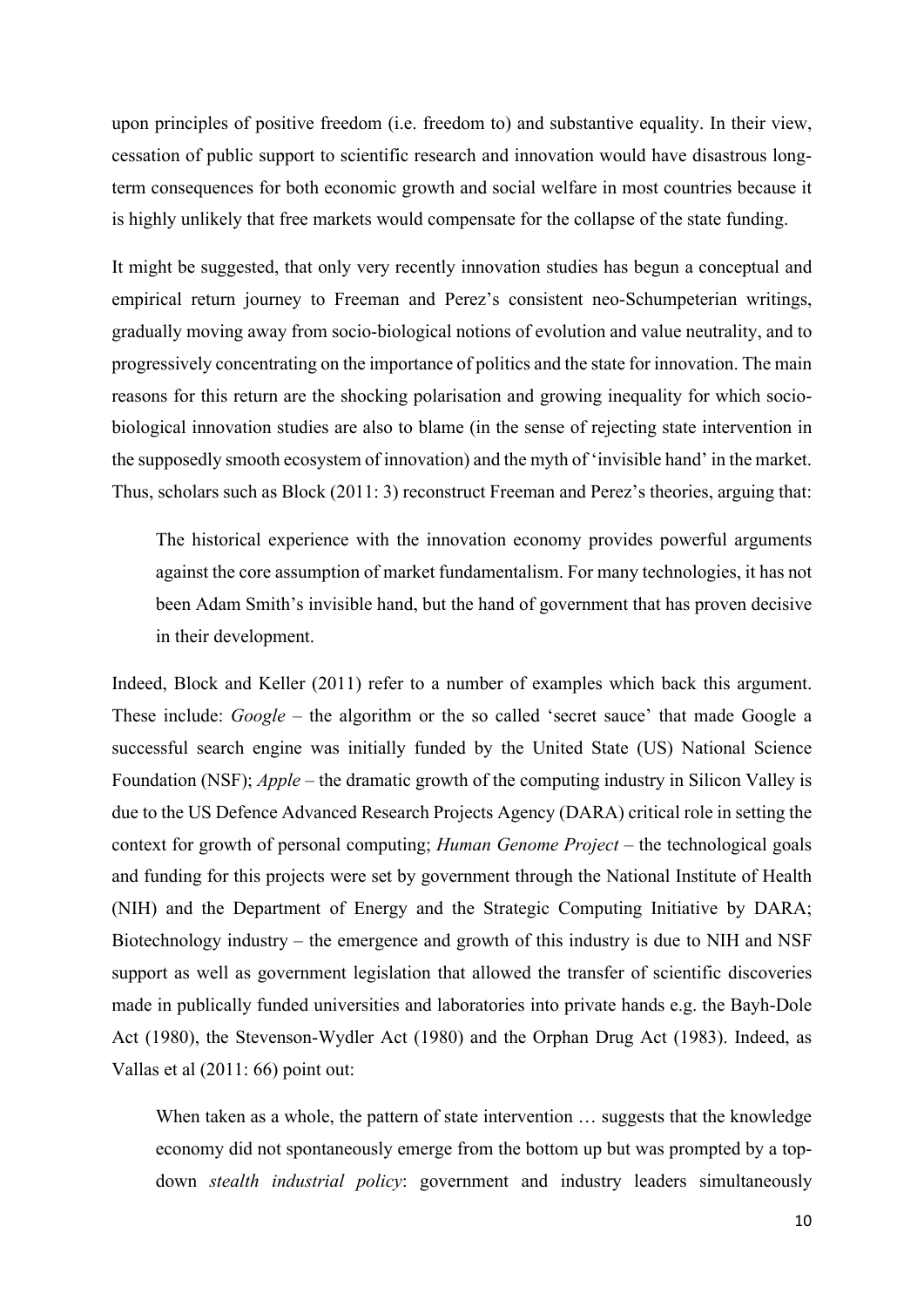advocated government intervention to foster the development of biotechnology industry and argued hypocritically that government should 'let the free market work'.

In her work *The Entrepreneurial State*, Mazzucato (2011, 2014) has built on these consistent neo-Schumpeterian arguments, especially on Perez (2002) and Block and Keller (2011), to challenge the value-neutral and rather minimalist view of the state and politics in technological innovation. According to the early version of her argument (published as a report for DEMOS, 2011: 16-17):

…the role of the government, in the most successful economies, has gone way beyond creating the right infrastructure and setting the rules. It is a leading agent in achieving the type of innovative breakthroughs that allow companies and economies to grow, not just by creating the 'conditions' that enable innovation. Rather the state can proactively create strategy around a new high growth area before the potential is understood by the business community (from the internet to nanotechnology), funding the most uncertain phase of the research that the private sector is too risk-averse to engage with, seeking and commissioning further developments, and often even overseeing the commercialisation process. In this sense it has played an important entrepreneurial role.

Certainly, Mazzucato's argument is not founded upon a political theory of the state. In fact, it is not clear whether her understanding of the state is Weberian, liberal, pluralist, structuralist, etc. This lack of theoretical foundations is a particular weakness of Mazzucato's argument for the entrepreneurial state. One can raise several questions here. Would a Weberian state (and indeed any other form of the state) be able to function as an entrepreneurial state? What are the theoretical presuppositions of such a state given that the Schumpeterian notion of entrepreneurship is strictly focused on individuals and not on political institutions? In the later version of the same argument (published as a book) Mazzucato (2014: 3) explains that the reason why she talks of 'entrepreneurial state' is that:

…entrepreneurship – what every policymaker today seems to want to encourage – is not (just) about start-ups, venture capital and 'garage thinkers'. It is about the willingness and ability of economic agents to take on risk and real *Knightian* uncertainty: what is genuinely unknown.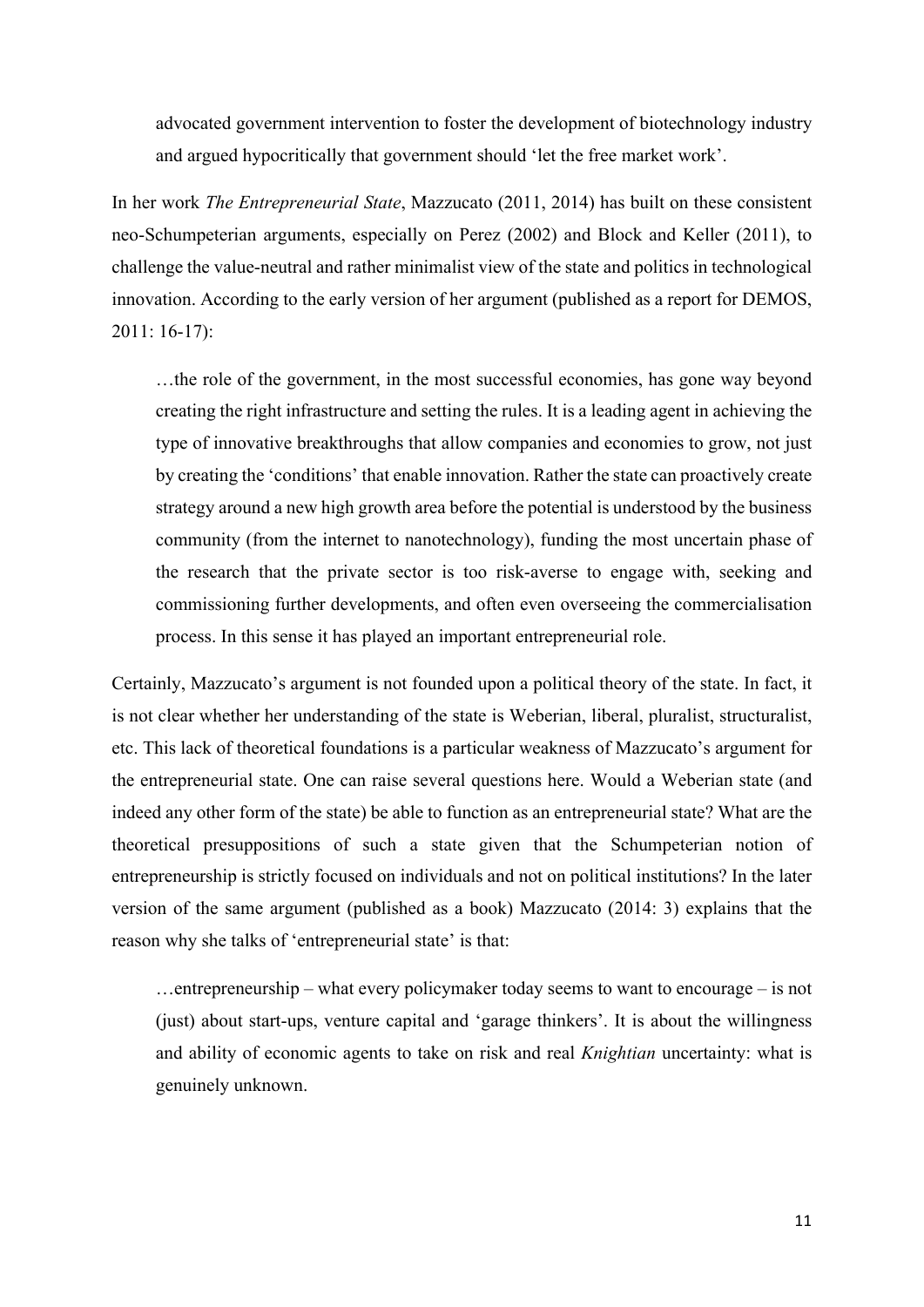However, there are two issues with her explanation that need to be addressed. First of all, Schumpeter would reject the idea that entrepreneurship is about taking on risk. In his *The Theory of Economic Development* (1983: 137) he clearly argues:

The entrepreneur is never the risk bearer … The one who gives credit comes to grief if the undertaking fails. For although any property possessed by the entrepreneur may be liable, yet such possession of wealth is not essential, even though advantageous. But even if the entrepreneur finances himself out of former profits, or if he contributes the means of production belonging to his 'static' business, the risk falls on him as capitalist or possessor of goods, not as entrepreneur.

Clearly, if Schumpeter is right in what he argues then Mazzucato is wrong. That is to say, the state cannot play the role of entrepreneur in Schumpeterian terms but rather finance entrepreneurship through taxation. This brings us to the second issue with the above argument which is that the state is not just an economic agent; it is a predominantly political agent and therefore any state function presupposes political legitimacy. Therefore, financing entrepreneurship through taxation is not straightforward because it requires political legitimacy and justification, given that there are many other state priorities of redistribution (e.g. financing health through taxation, financing education through taxation, etc.). Mazzucato also seems to confuse the state with government and for this reason it is difficult for us to tell what kind of institution she has in mind for promoting innovation-led growth.

However, despite conceptual issues and lack of theoretical foundations, Mazzucato's argument is powerful, constituting an implicit political critique of the value-neutral and socio-biological approach to innovation. As has been shown elsewhere (Papaioannou et al, 2009), this approach by using strong metaphors such as 'knowledge ecology' and 'innovation ecosystems' misses the concrete historical and political dimensions of knowledge and innovation environments. These dimensions are by no means value-neutral. Rather, they are reflexive of what Stirling (2014: 4) calls 'politics of choice in innovation' i.e. not just technically but also morally and politically chosen innovation pathways. Given that some of these pathways can quickly become irreversible, it is important to be politically and morally scrutinised at the earliest stages of innovation (ibid). Although, the debate of whether value pluralism is possible in developed and developing capitalist societies is still ongoing, one might agree with Stirling that the interests and motivations are not purely scientific but also moral and political. This also implies power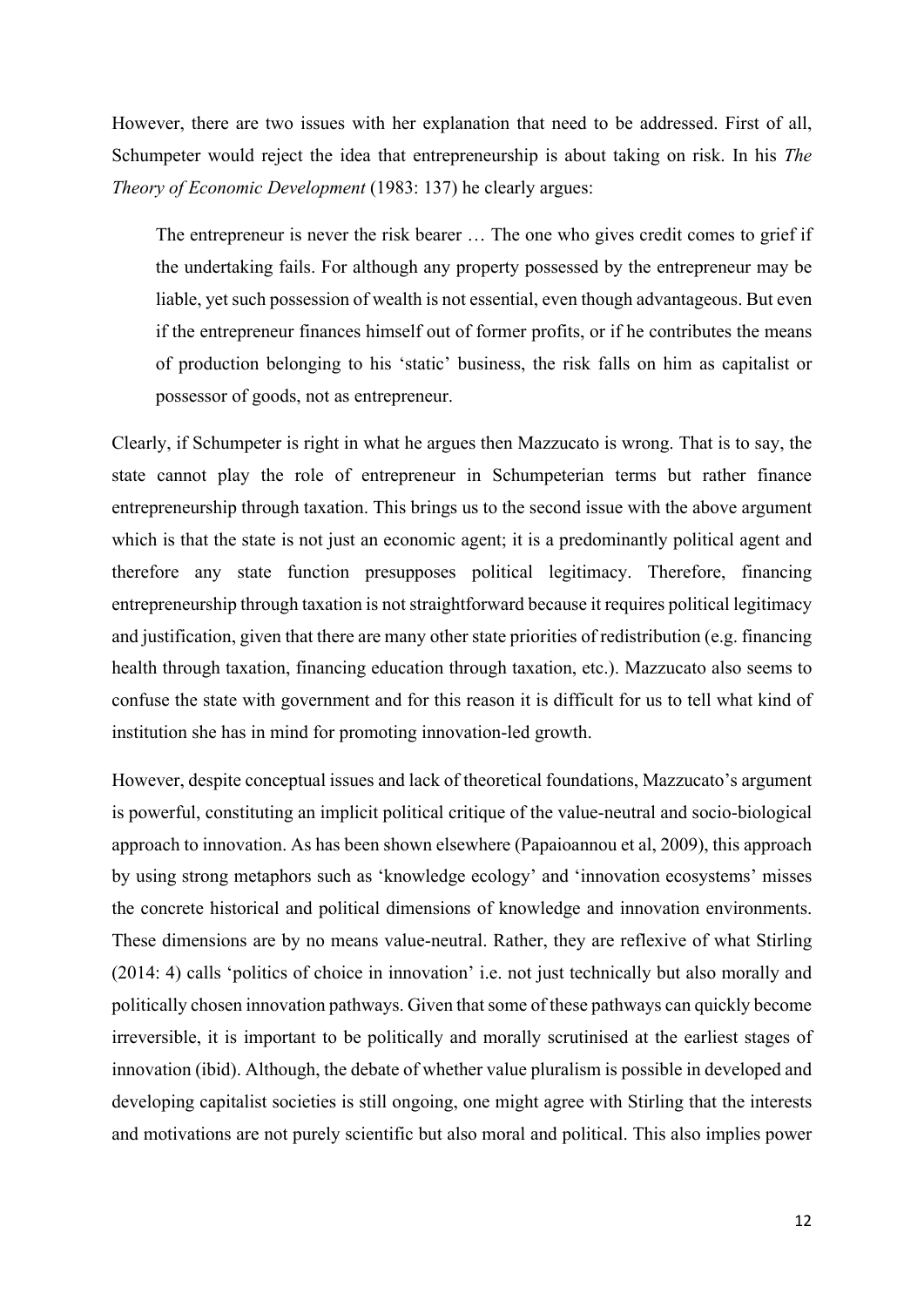conflicts mediated by the state that, in essence, provides normative direction to innovation in a number of contexts, including some developing countries e.g. Brazil, China and India.

#### **4. The Importance of History and Context**

Rather than treating existing and emerging patterns of technological innovation as sociobiological and value-neutral, I propose to re-define them as both historical and contextual patterns. This does not only reveal the political nature of innovation for development but also debunks the myth of universal values and institutions. As has been argued by Srinivas (2012: 1), development as such '…is a menagerie that houses many institutional varieties – especiaslly of states and markets'. More specifically, markets take different forms in different historical and political contexts. In some countries markets are absent and in some others they are underdeveloped.

In any case, markets are not spontaneously created institutions which fail or succeed to deliver innovation-led growth and economic prosperity. Rather they are historically created through a complex process that involves both technological advance and the state. Indeed, as has been pointed out elsewhere (ibid: 2):

Even when dysfunctional or outright malevolent, and despite its limitations and contradictions, the state (and its governments) is inevitably the most important planning institution in these economies.

The same also holds true for developed capitalist countries. An increasing number of economists and political scientists (Perez, 2002; Block and Keller, 2011; Vallas, et al, 2011; Lundvall, 2013; Mazzucato, 2014) now agree that the political state has been the main driver of radical innovations with long-term effects for advanced economies and societies. Through the strategy of mission-oriented investments but also through the formalisation of normative directions for national, regional and sectoral innovation systems, the state has been actively promoting technological change. According to Mazzucato (2013: 196):

…the mission-oriented investments … make up about 75 per cent of public sector investments in innovation in many advanced economies … Such missions, from putting 'a man to the moon' to developing the Internet (which was done through DARA …) are driven not by the dynamics of the private/social 'wedge' but by direct objectives of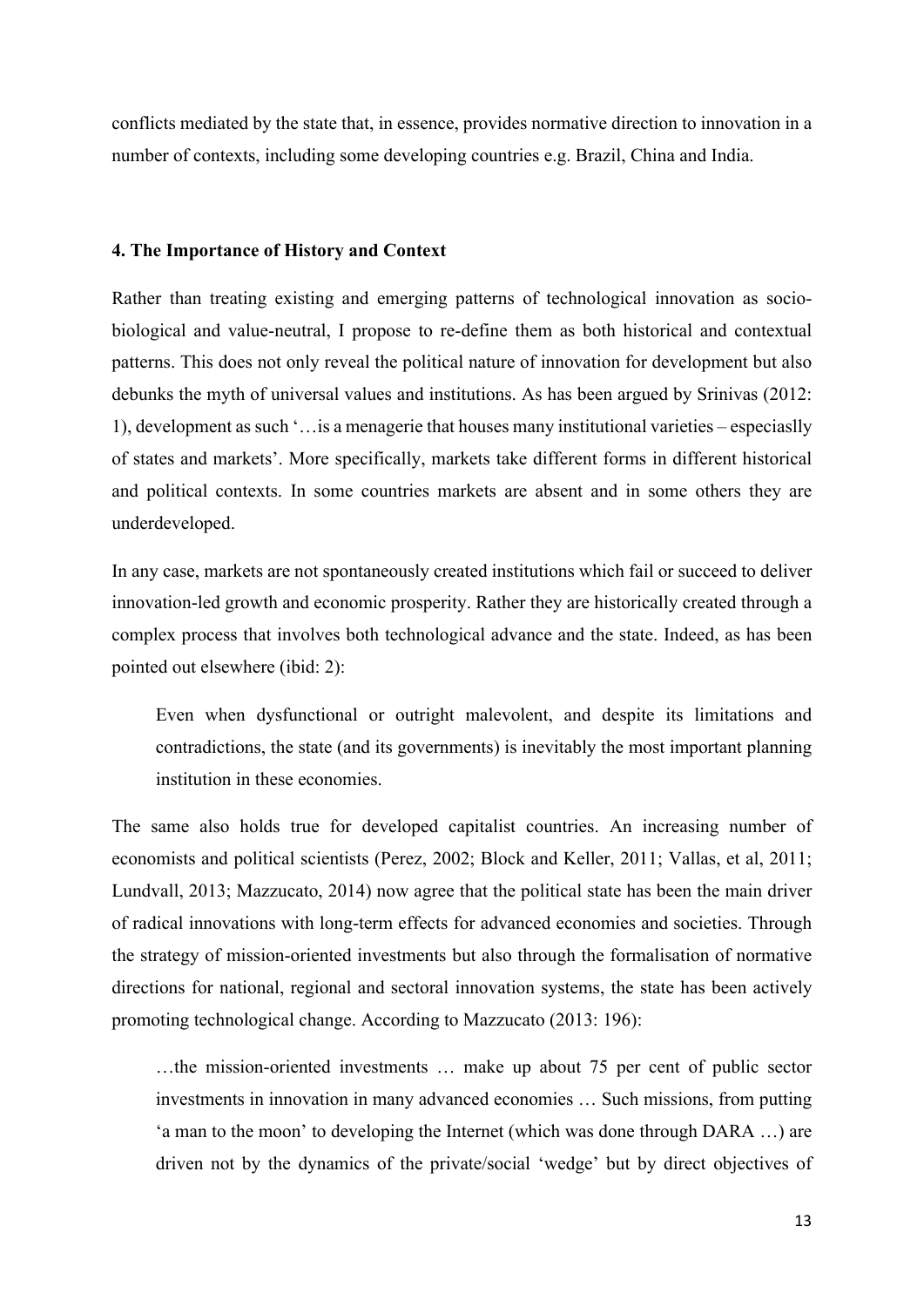government in question. Indeed, almost all general purpose technologies were fundamentally state funded'.

Government objectives are always justified in terms of certain moral and political doctrines which provide the overarching principles of political action and legitimacy. These doctrines include liberalism, neo-liberalism, socialism and social democracy. Clearly, since the 1980s, the justification of government objectives has been in terms of neo-liberal principles of individual freedom and equality before the law. The extension of these objectives to developing countries through the so called 'Washington Consensus' and 'Structural Adjustment Programmes' has failed to deliver across a range of regions, including Latin America, Sub-Saharan Africa and Eastern Europe (Papaioannou, 2014). The neo-liberal doctrine behind the state of innovation in the last quarter of the 20th century has instead led to phenomenal inequality that now poses a fundamental challenge to sustainable prosperity in the  $21<sup>st</sup>$  century (Ince, 2014; Pikety, 2013). This top-down science and technology (S&T) based innovation has claimed to be value-neutral but in practice has been a major contributing factor to the growing divide between rich and poor (Krugman, 2002; Chataway et al, 2014). Evidence suggests that how S&T based innovation is framed is a serious barrier to its usefulness in resolving major problems of global justice (Papaioannou, 2013). Top-down innovation has been hierarchical and largely conducted separately from other non-government efforts to tackling major global challenges, notably in health, agriculture and energy. Therefore, it has excluded important segments of the population, failing to address inequality and the potential for long-term socioeconomic prosperity.

In response to supposedly value-neutral, yet hierarchical and exclusive innovation that has been directed towards meeting the needs of rich winners in globalised markets, new models of innovative pro-poor products and services have emerged. These more inclusive models of innovation have not been spontaneous by-products of globalised markets but deliberate and value-bound efforts of civil societies and political states to innovate in conditions of scarcity. According to Srinivas and Sutz (2008: 132-133):

…scarcity-induced innovations (SII) [are] emerging from at least four important characteristics.

*Cognitive*: a) the canonical set of solutions can be relatively obscure and even absent from the mental landscape of the innovator, b) the innovator, even being aware of such set, is unable to use it and faces the need to address the problem differently.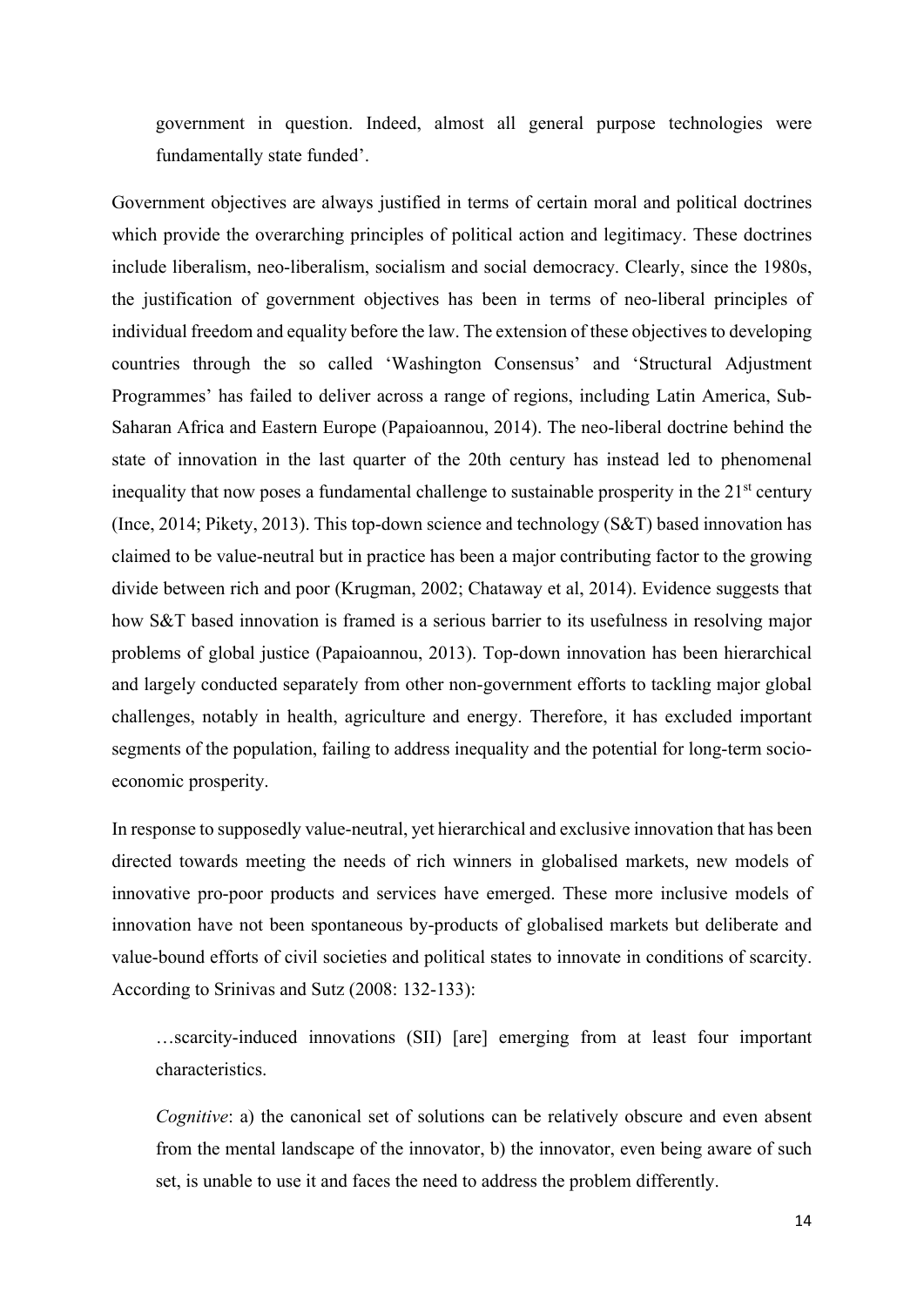*Institutional or physical*: lack of supporting organisations, laws, and technical instruments.

*Socio*-*economic:* a) when problems affecting developing societies have not been tackled at all b) existence of policy biases or c) solutions available are unaffordable, and new searching avenues need to be pursued …

*SII do not "scale up"*. Individual capabilities do not translate into appreciable transmissible means of knowledge. SII are, more often than not "encapsulated" innovations. They can be "locally strong" yet remain isolated.

These four characteristics of SII cannot be easily understood by those neo-Schumpeterian thinkers who conceive innovation in socio-biological and value-neutral terms. In developmental contexts, mechanisms of variation, selection and retention are vague whilst firms and routines barely exist in the way that such thinkers assume. Instead, there are innovation problems which need to be addressed with particular political and moral values in mind e.g. reduction of unjust poverty and inequality through innovation.

Certainly the response of neo-Darwinian thinkers to my criticism might be simply that:

Darwinism provides an overarching framework of explanation, but without claiming to explain every aspect of detail …Selection is the general principle, but it operates in different ways …The sources of variation are very different in different contexts …the transfer of Darwinian principles from biological to social evolution does not imply that the detailed mechanisms of variation, selection and inheritance are similar…(Hodgson and Knudsen, 2004: 15).

But if it is true that there is no implication of similar biological mechanisms working in social evolution then why some neo-Schumpeterians insist in the relevance of Darwinism for innovation studies in the first place? The answer might be found in their belief that the market is predominantly a value-neutral mechanism that needs to keep itself away from state planning. Other neo-Schumpeterians such as Geels and Schot (2016: 26), for example, are aware of the fact that critical sociologists and political theorists and STS scholars are:

… allergic to evolutionary theories for three reasons. First, they associate evolution with developmentalism and teleology, with a master process driving societies through different stages towards a presumed end-state …. Second, they fear that biological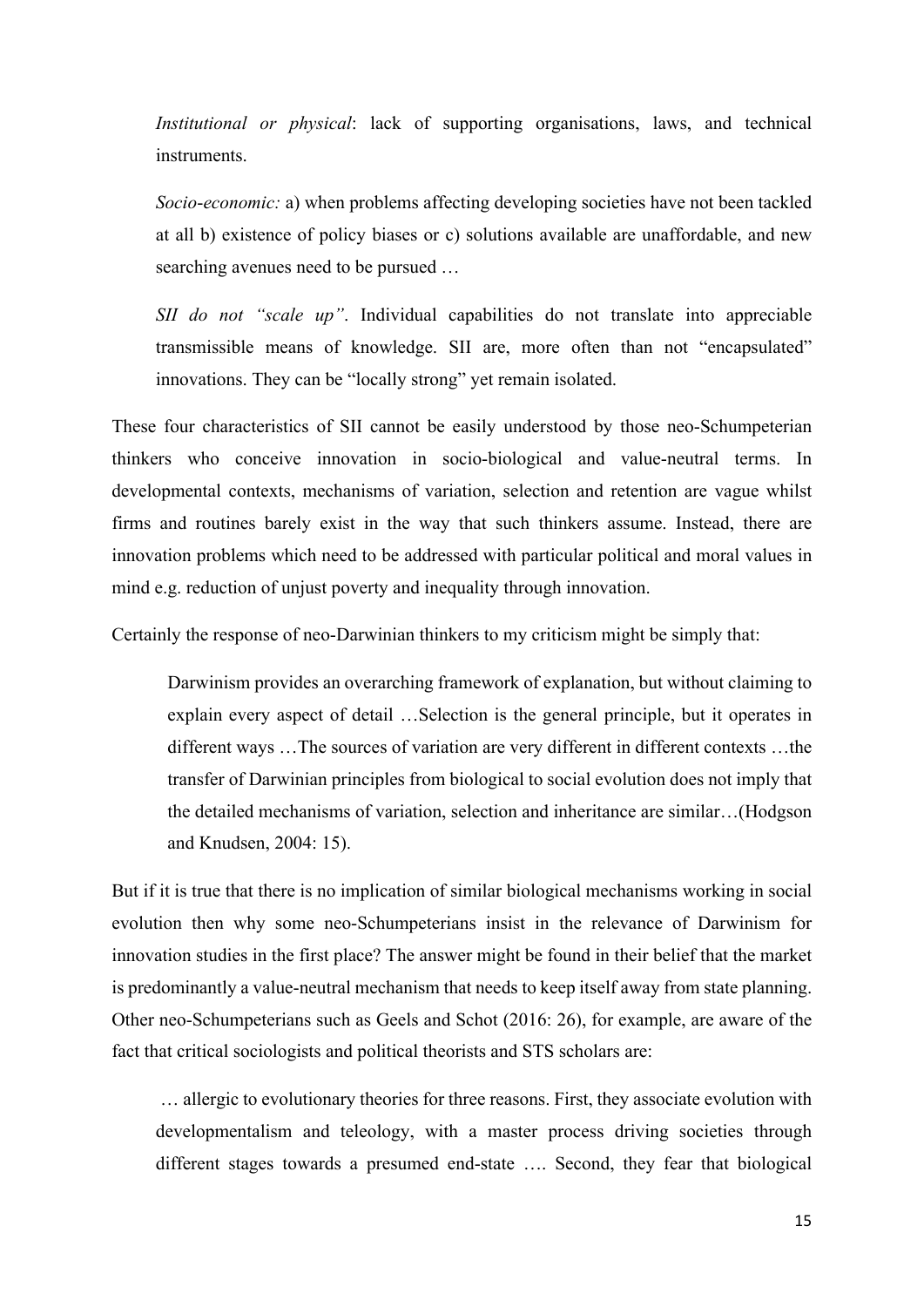analogies do not sufficiently acknowledge differences between humans and animals. Third, they assume that evolution proceeds through impersonal mechanisms with little room for agency e.g. blind mutations and market selection in evolutionary economics.

Geels and Schot (ibid) make a genuine effort to alleviate the concerns of critical sociologists, political theorists and STS scholars by emphasising the flexibility and broadness of sociobiological evolutionary concepts. However, what they seem to miss is the a-political nature of these concepts. This is in fact what critical sociologists, political theorists and STS scholars are allergic to: they find it difficult to explain technological evolution or sustainability transitions in abstraction from politics and the state. For them, who influences these institutions and shapes both funding and public opinion toward normative directions of innovation is important.

#### **5. Conclusion**

Neo-Schumpeterian thinkers are far from constituting a unified school of thought in innovation. In fact, as I have tried to show, there is a clear intellectual divide within this school of thought. Some neo-Schumpeterian thinkers tend to adopt value-neutral approaches and in this sense they are inconsistent with Schumpeter's theory of economic development. Most of these thinkers work within socio-biological frameworks of technological change and evolution, and tend to abstract from historical processes of value formation which influence the normative and political direction of innovation systems in developed and developing contexts. By contrast, some other thinkers appear to be more consistent neo-Schumpeterians, taking history and values seriously in their analysis of technological innovation. In doing so they understand politics and the state to be factors of generation of novel products and processes. For consistent neo-Schumpeterian thinkers the direction of innovation systems is predominantly normative and political. By contrast, socio-biologists are non-directional since for them the evolution of new technologies is a blind and non-teleological process of development. In conclusion, it might be said that independently of approach, neo-Schumpeterians need to explain better new emerging models of innovation and technical change, especially in developing countries. These models are political and go beyond the classical notion of innovation based on individual entrepreneurship.

#### **References**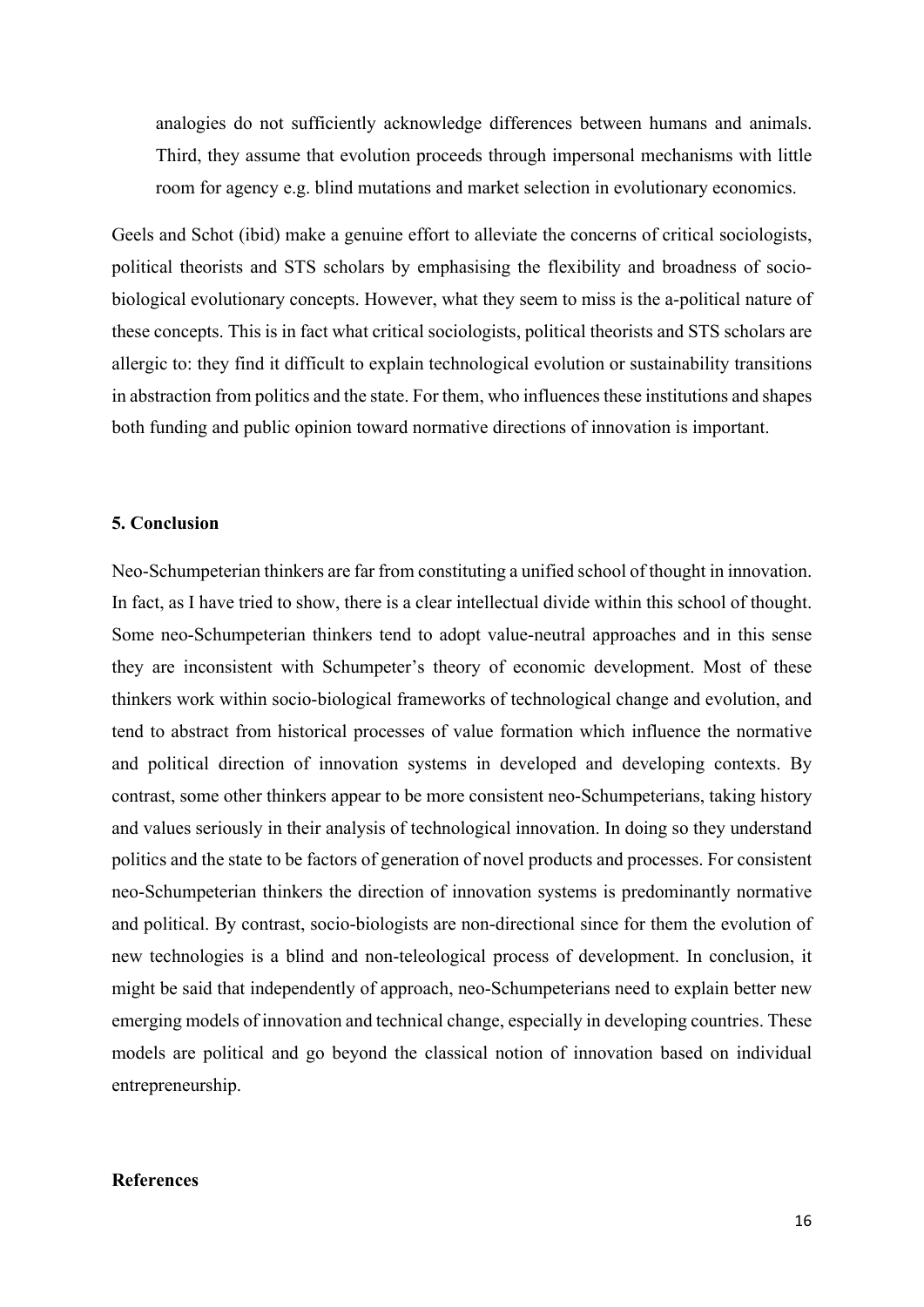Andersen, E. S. (2009) *Schumpeter's Evolutionary Economics: A Theoretical. Historical and Statistical Analysis of the Engine of Capitalism*, Anthem Press, London UK.

Asheim, B. (1996) 'Industrial Districts as 'Learning Regions': a Condition of Prosperity' *European Planning Studies* Vol.4, pp.379-400.

Asheim, B. T. and Coenen, L. (2005) 'Knowledge Bases and Regional Innovation Systems: Comparing Nordic Clusters', *Research Policy*, Vol.34, pp.1173-1190.

Berlin, I. (1969) 'The Two Concepts of Liberty' in I. Berlin (ed) *Four Essays on Liberty*, Oxford: Oxford University Press.

Block, F. (2011) 'Innovation and the Invisible Hand of Government' in F. Block and R. M. Keller (eds) *State of Innovation: The US Government's Role in Technology Development*, Boulder and London: Paradigm Publishers.

Block, F. and Keller, M. R. (eds) (2011) *State of Innovation: The US Government's Role in Technology Development*, Boulder and London: Paradigm Publishers.

Braczyk, H., Cooke, P. and Heidenreich, M. (eds) (1998) *Regional Innovation Systems*, London: UCL Press.

[Chataway, J.](http://oro.open.ac.uk/view/person/jcc2.html) [Hanlin, R.](http://oro.open.ac.uk/view/person/reh275.html) and [Kaplinsky, R.](http://oro.open.ac.uk/view/person/rmk54.html) (2014). ['Inclusive Innovation: an Architecture for](http://oro.open.ac.uk/39712/)  [Policy Development'.](http://oro.open.ac.uk/39712/) *Innovation and Development*, Vol. 4, No.1, pp. 33–54.

Commons, J. R. (1924) *Legal Foundations of Capitalism*, New York: Macmillan.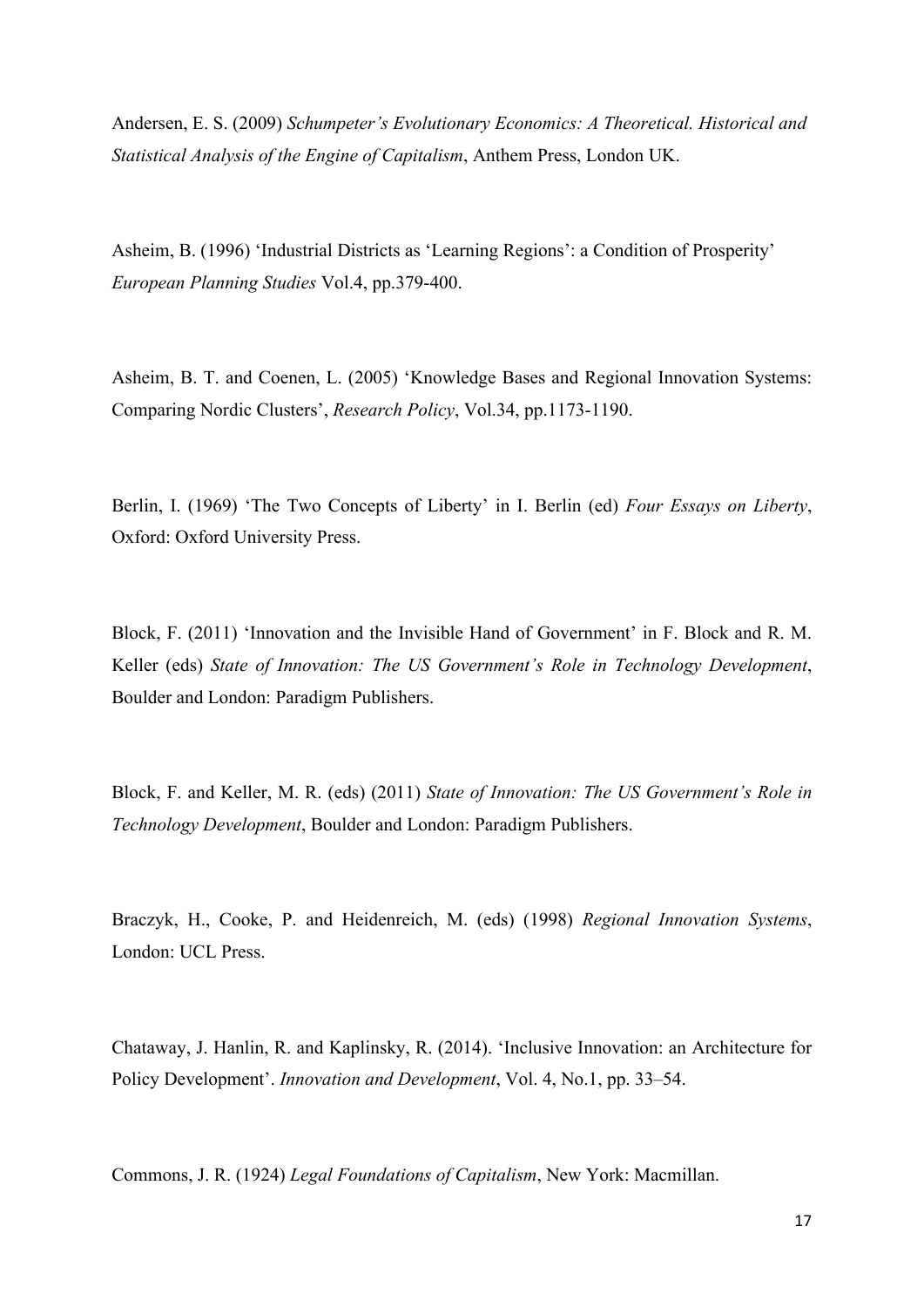Cooke P. (2006), 'Devolution and innovation: the financing of economic change in the devolved administrations', www.devolution.ac.uk/pdfdata/Cooke\_rsa\_03.pdf

Cooke, P. (2007a) 'European Asymmetries: A Comparative Analysis of German and UK Biotechnology Clusters' *Science and Public Policy*, Vol.34, No.7, pp.454-474.

Cooke, P. (2007b), *Growth Cultures,* Routledge London and New York.

Cooke, P., Uranga, M. G. and Etxebarria, G. (1997) 'Regional innovation Systems: Institutional and Organisational Dimensions' *Research Policy*, Vol.26, pp.475-491.

Dosi, G. (1982) 'Technological Paradigms and Technological Trajectories' *Research Policy*, Vol.11, pp.147-162.

Dosi, G. (1988) 'Sources, Procedures and Microeconomic Effects on Innovation' *Journal of Economic Literature*, Vol.26, pp.126-171.

Dosi, G. (2013) 'Innovation, Evolution, and Economics: Where We Are and Where We Should Go' in J. Fagerberg, B. R. Martin and E. S. Andersen (eds) *Innovation Studies: Evolution and Future Challenges*, Oxford: Oxford University Press.

Dosi, G. and Nelson, R. R. (1994) 'An Introduction to Evolutionary Theories of Economics' *Journal of Evolutionary Economics*, Vol.4, pp.153-172.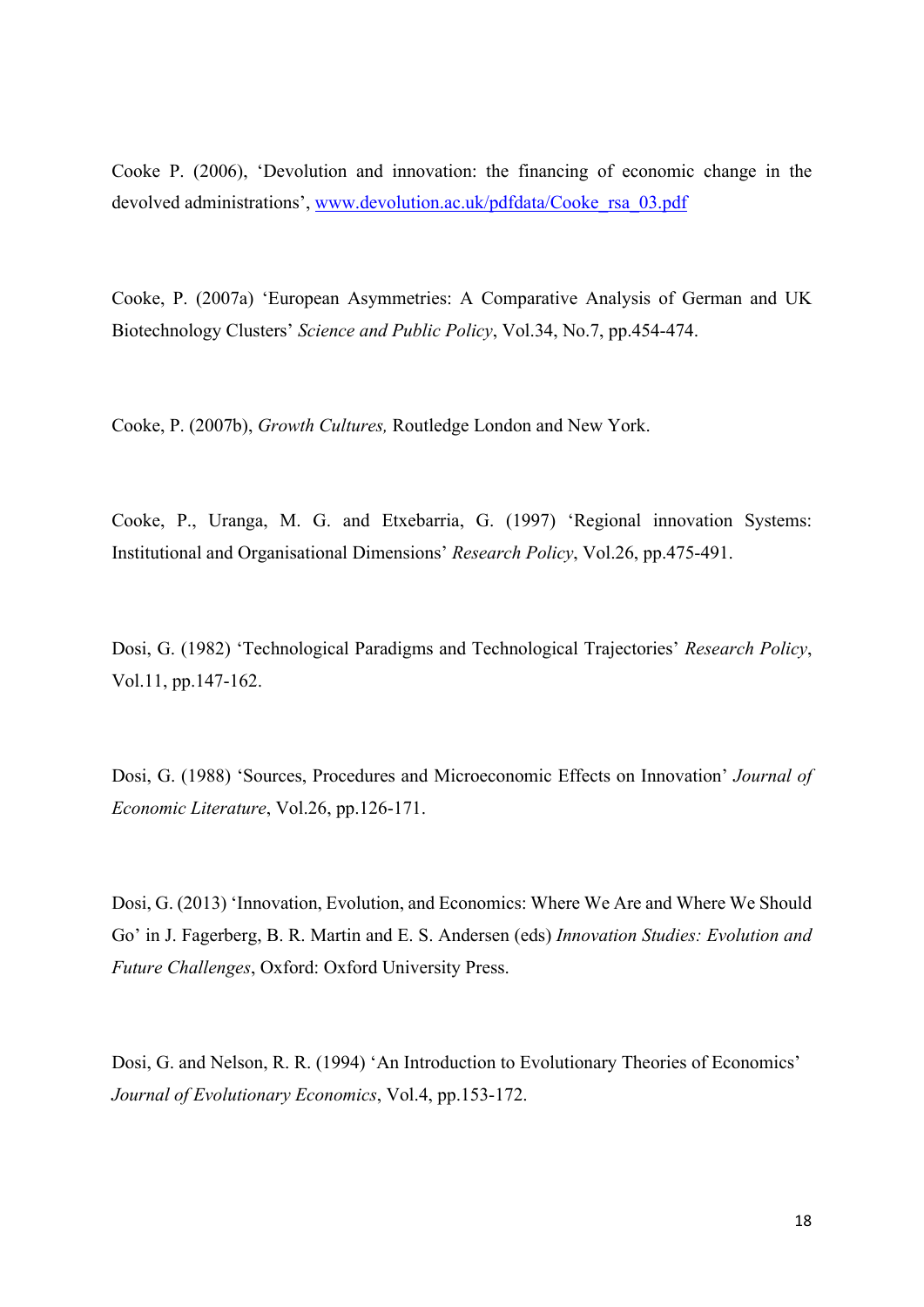Edquist, C. (1997) *Systems of Innovation: Technologies, Institutions and Organisations*, London: Pinter.

Edquist, C., & Johnson, B. (1997). *Institutions and organizations in systems of innovation*, in Edquist (Ed.), Systems of innovation: Technologies, Institutions and organisations. London: Pinter Publishing, pp. 41-63.

Freeman, C. (1982). Technological Infrastructure and International Competitiveness. Draft Paper Submitted to the OECD Ad hoc Group on Science, Technology and Competitiveness, August.

Freeman, C. (1987). Technology Policy and Economic Performance: Lessons from Japan. Pinter, London.

Freeman, C. (1988). Japan: a new national innovation systems? In: Dosi, G., Freeman, C., Nelson, R.R., Silverberg, G., Soete, L. (Eds.), Technical Change and Economic Theory. Pinter, London.

Freeman, C. (1995). The national innovation systems in historical perspective. Cambridge Journal of Economics. 19(1).

Freeman, C., & Soete, L. (1997). The economics of industrial innovation. *Pinter, London*.

Friedman, M. (1962) *Capitalism and Freedom*, Chicago: University of Chicago Press.

Geels, F. W. and Schot, J. (2016) 'Towards a New Innovation Theory for Grand Societal Challenges' *Paper for SPRU Anniversary Conference*, 7-9 September, pp.1-37.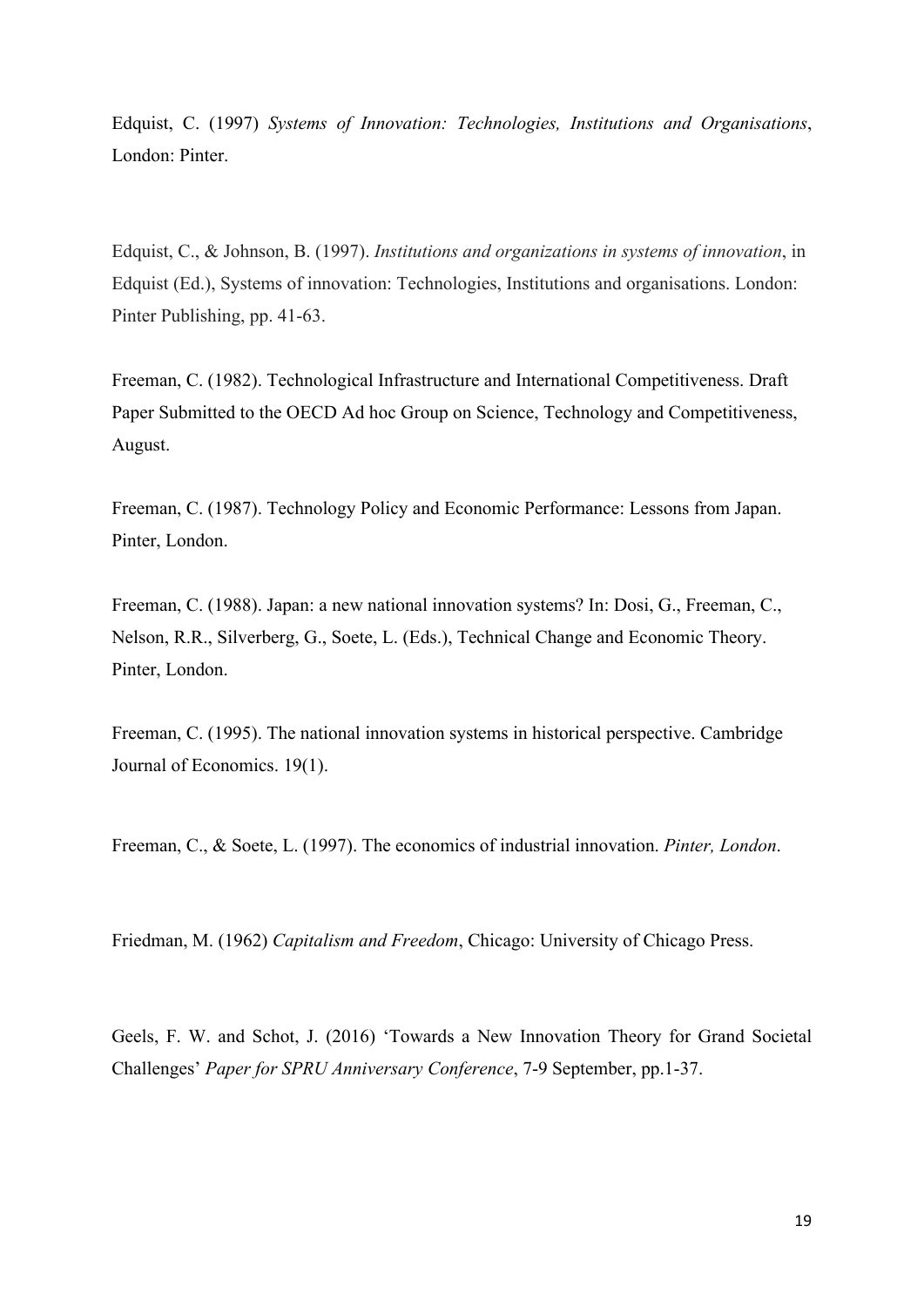Geels, F.W. (2014) 'Reconceptualising the co-evolution of firms-in-industries and their environments: Developing an inter-disciplinary Triple Embeddedness Framework' *Research Policy*, Vol.43, pp.261-277.

Hay, C. and Lister, M. (2006) 'Introduction: Theories of the State' in C. Hay, M. Lister and D. Marsh (eds) *The State: Theories and Issues*, Basingstoke: Palgrave Macmillan.

Hayek, F. A. (1960) *The Constitution of Liberty*, London: Routledge and Kegan Paul.

Hobbes, T. (1968) *Leviathan*, Harmondsworth: Penguin.

Hodgson, G. M. (1993) *Economics and Evolution: Bringing Life Back into Economics*, Cambridge: Polity Press.

Hodgson, G. M. (2002) 'Darwinism in Economics: From Analogy to Ontology' *Journal of Evolutionary Economics*, Vol.12, pp.259-281.

Hodgson, G. M. (2003) 'The Mystery of the Routine: The Darwinian Destiny of an Evolutionary Theory of Economic Change' *Revue Economique*, Vol.54, No.2, pp.355-384.

Ince, M. (2014) *Sustainable Prosperity: New Directions for Social Science Research: A Workshop Summary*, London: British Academy and ESRC. Available at: [http://www.esrc.ac.uk/files/news-events-and-publications/news/2014/sustainable-prosperity](http://www.esrc.ac.uk/files/news-events-and-publications/news/2014/sustainable-prosperity-new-directions-for-social-science-research/)[new-directions-for-social-science-research/](http://www.esrc.ac.uk/files/news-events-and-publications/news/2014/sustainable-prosperity-new-directions-for-social-science-research/)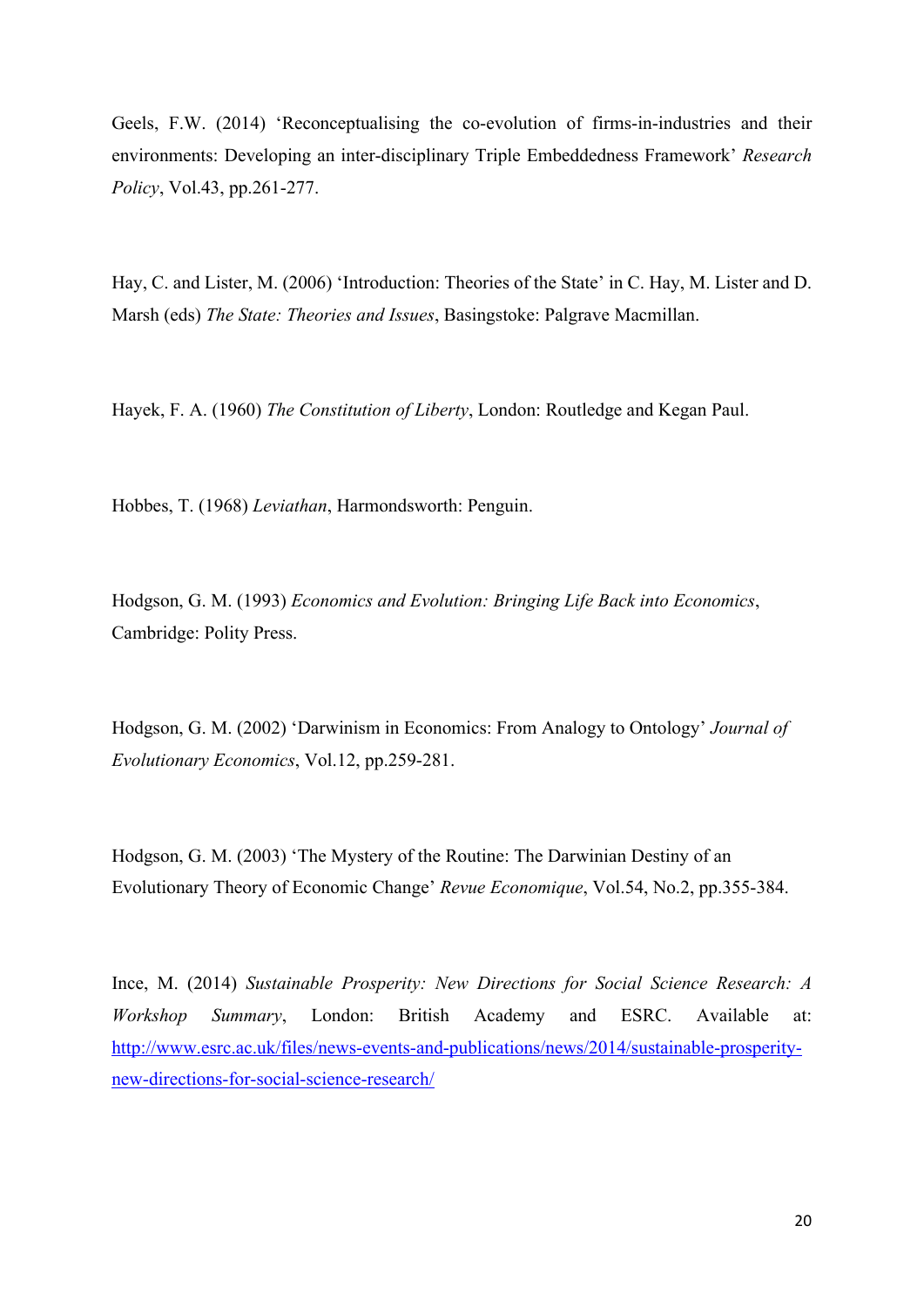Jessop, B. (1990) *State Theory: Putting Capitalist States in their Place*, Cambridge: Polity Press.

Krugman, P. (2002), 'For richer', in H.S. Shapiro and D.E. Purpel (eds), *American Education: Democracy and Meaning in a Globalizing World*, New Jersey: Lawrence Erlbaum Associates.

Lundvall, B.A. (1985). Product Innovation and User-Producer Interaction. Aalborg University Press, Aalborg.

Lundvall, B.A. (1992): "Introduction". In: Lundvall, B.Å. (ed.): National Systems of Innovation toward a Theory of Innovation and Interactive Learning. Pinter Publishers. London, pp. 1-19.

Lundvall, B.A., (1988). Innovation as an interactive process: from user producer interaction to the national system of innovation. In: Dosi, G. (Ed.), Technical Change and Economic Theory. Pinter Publishers, London, New York, pp. 349–369.

Lundvall, B-A. (2013) 'Innovation Studies: A Personal Interpretation of 'The State of the Art' in J. Fagerberg, B. R. Martin and E. S. Andersen (eds) *Innovation Studies: Evolution and Future Challenges*, Oxford: Oxford University Press.

Malerba, F. (2002) 'Sectoral Systems of Innovation and Production', *Research Policy*, Vol.31, pp.247-264.

Mazzucato, M. (2011) The Entrepreneurial State, London: DEMOS.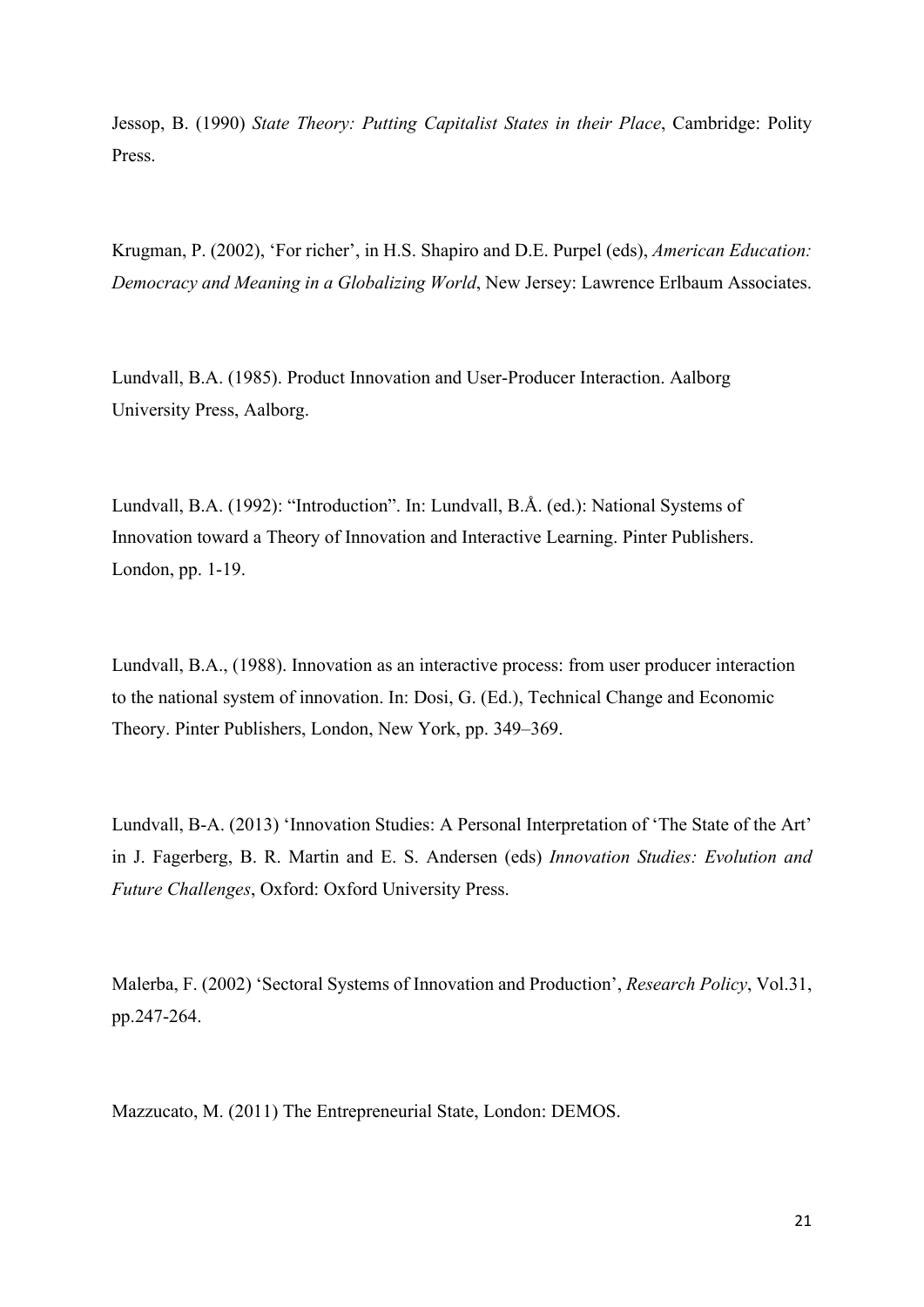Mazzucato, M. (2013) 'Smart and Inclusive Growth: Rethinking the State's Role and the Risk-Reward Relationship' in J. Fagerberg, B. R. Martin and E. S. Andersen (eds) *Innovation Studies: Evolution and Future Challenges*, Oxford: Oxford University Press.

Mazzucato, M. (2014) *The Entrepreneurial State: Debunking Public Vs. Private Sector Myths*, London: Anthem Press.

Nelson, R. (1993). National innovation systems: a comparative analysis. *University of Illinois at Urbana-Champaign's Academy for Entrepreneurial Leadership Historical Research Reference in Entrepreneurship*.

Nelson, R. R. (1990). Capitalism as an engine of progress. *Research Policy*, *19*(3), 193-214.

Nelson, R. R. and Winter, S. G. (1982) *An Evolutionary Theory of Economic Change*, Cambridge Massachusetts: Harvard University Press.

Nelson, R.R., 1992. National innovation systems: a retrospective on a study. Industrial and Corporate Change 1 (2), 347–374.

Nozick, R. (1974) *Anarchy, State, and Utopia*, Oxford: Blackwell.

Papaioannou, T. (2012) *Reading Hayek in the 21st Century: A Critical Inquiry into his Political Theory*, Basingstoke: Palgrave Macmillan.

Papaioannou, T. (2014) 'Innovation and Development in Search of a Political Theory of Justice' *International Journal of Technology and Globalisation*, Vol.7, No.3, pp.179-202.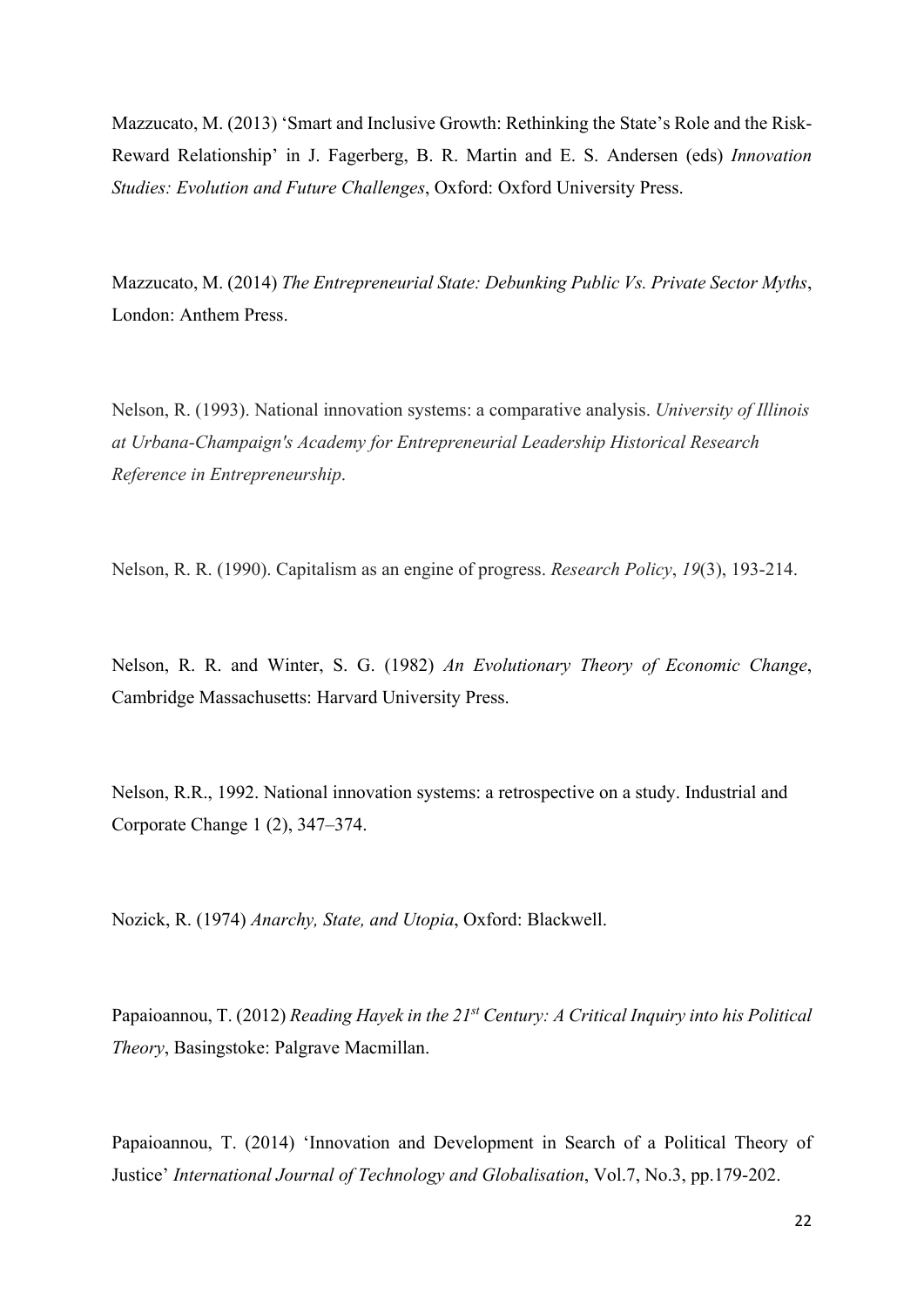Papaioannou, T., Wield, D. and Chataway, J. (2009) 'Knowledge Ecologies and Ecosystems? An Empirically Grounded Reflection on Recent Developments in Innovation Systems Theory', *Environment and Planning C: Government and Policy*, Vol.27, No.2, pp.319-339.

Penrose, E. T. (1952) 'Biological Analogies in the Theory of the Firm', *American Economic Review*, Vol.42, No.4, pp.804-819.

Perez, C. (2002) *Technological Revolutions and Financial Capital: The Dynamic Bubbles and Golden Ages*, Cheltenham and Northampton: Edward Elgar.

Piketty, T. (2013) *Capital in the Twenty-First Century*, Cambridge Massachusetts: Harvard University Press.

Poulantzas, N. (1978) *State, Power, Socialism*, London: New Left Books.

Saviotti, P. P. and Metcalfe, S. J. (eds) (1991) *Evolutionary Theories of Economic and Technological Change*, Chur, Reading, Paris, Philadelphia, Tokyo and Melbourne: Harwood Academic Publishers.

Schumpeter, J. A. (1983) *The Theory of Economic Development*, New Brunswick and London: Transaction Publishers.

Schumpeter, J. A. (1939) *Business Cycles: A Theoretical, Historical and Statistical Analysis of the Capitalist Process*, New York: McGraw-Hill.